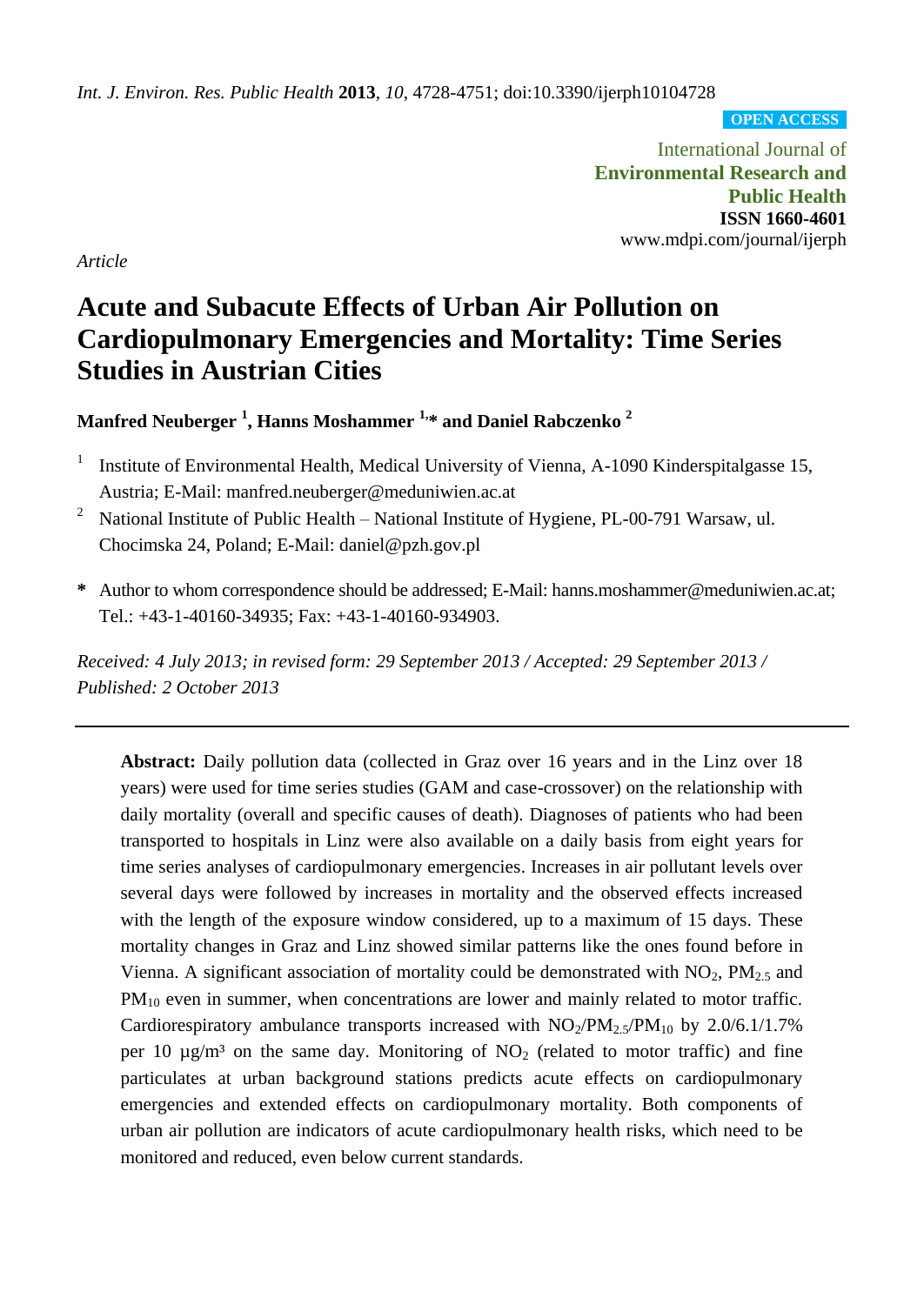**Keywords:** air pollution; particulate matter; nitrogen dioxide; emergencies; mortality; time series

### **1. Introduction**

In most European cities  $PM_{10}$  and  $NO<sub>2</sub>$  are used for surveillance of air quality, under the assumption that these air pollutants predict health effects best.  $NO<sub>2</sub>$  is monitored as the surrogate of motor traffic exhaust, which is measured more easily than ultrafine particles. However, it is still unclear whether  $NO<sub>2</sub>$  only modifies effects of  $PM<sub>10</sub>$  on mortality [1] or if it is a key indicator of motor traffic and its health effects  $[2-4]$ . Recently European cities have in addition monitored  $PM_{2.5}$ , because a limit was set for its annual concentration, however, a standard for daily PM<sub>2.5</sub> concentration is still missing in Europe. Some health effects were found more closely related to  $NO<sub>2</sub>$  [5,6] which is more variable with distance to road and correlated with black carbon and ultrafines, in particular from diesel soot.

In multicentre studies similar associations between daily  $PM_{10}$  exposures and cardiorespiratory mortality were found in Europe and the United States [7,8]. Mortality increase with  $PM_{10}$ , however, was higher in Canada [9], while in Europe most pronounced mortality effects were seen in warmer cities with higher  $NO_2$  and a larger  $NO_2/PM_{10}$  ratio [10]. This pattern was less pronounced in the United States, where the proportion of diesel cars is lower.

In Austria 55% of passenger cars and nearly all vans and trucks use diesel engines, because of the relatively low price of diesel fuel. In the capital Vienna a 10  $\mu$ g/m<sup>3</sup> change in PM<sub>2.5</sub> was associated with a 2.6% change of daily mortality and a 10  $\mu$ g/m<sup>3</sup> change in NO<sub>2</sub> with a 2.9% change of daily mortality, lagged 0–14 days. The increase of mortality [11] and hospital admissions [12,13] with PM and  $NO<sub>2</sub>$  was seen in Vienna even in years without violation of EU standards (PM<sub>10</sub> annual average 40  $\mu$ g/m<sup>3</sup>, PM<sub>10</sub> daily average 50  $\mu$ g/m<sup>3</sup> exceeded on not more than 35 days per year; NO<sub>2</sub> hourly average 200 µg/m<sup>3</sup> with maximal 18 exceedances per year). The present study investigates the associations of TSP,  $PM_{10}$ ,  $PM_{2.5}$ ,  $NO_2$ ,  $SO_2$  and  $O_3$  concentrations with daily mortality in a longer time series, in Graz, the 2nd largest and in Linz, the 3rd largest Austrian city, sharing similar populations and car fleets. The goal was to verify the results from Vienna in smaller cities and to find the best indicators for the prediction of short-term effects of urban air pollution on specific mortality. In addition to previously used generalized additive models (GAM), a case-crossover approach is used for the evaluation of air pollutant effects outside the heating season, to enable conclusions on motor traffic. As an additional outcome, cardiopulmonary emergencies transported to hospitals were available for a shorter time period in the city of Linz. These cases are also analysed in a case-crossover approach.

#### **2. Study Population and Methods**

The city of Graz is situated south of the Alps in a semi alpine basin, with only very little industrial emissions. Nevertheless the EU standard for  $PM_{10}$  is exceeded regularly in winter, because of weak natural ventilation, long lasting inversions and stagnant weather conditions, when a locally aged aerosol forms from motor traffic and domestic heating [14,15]. Similar to Vienna, the city of Linz is located north of the Alps on the Danube, where air exchange is much better, resulting in lower ambient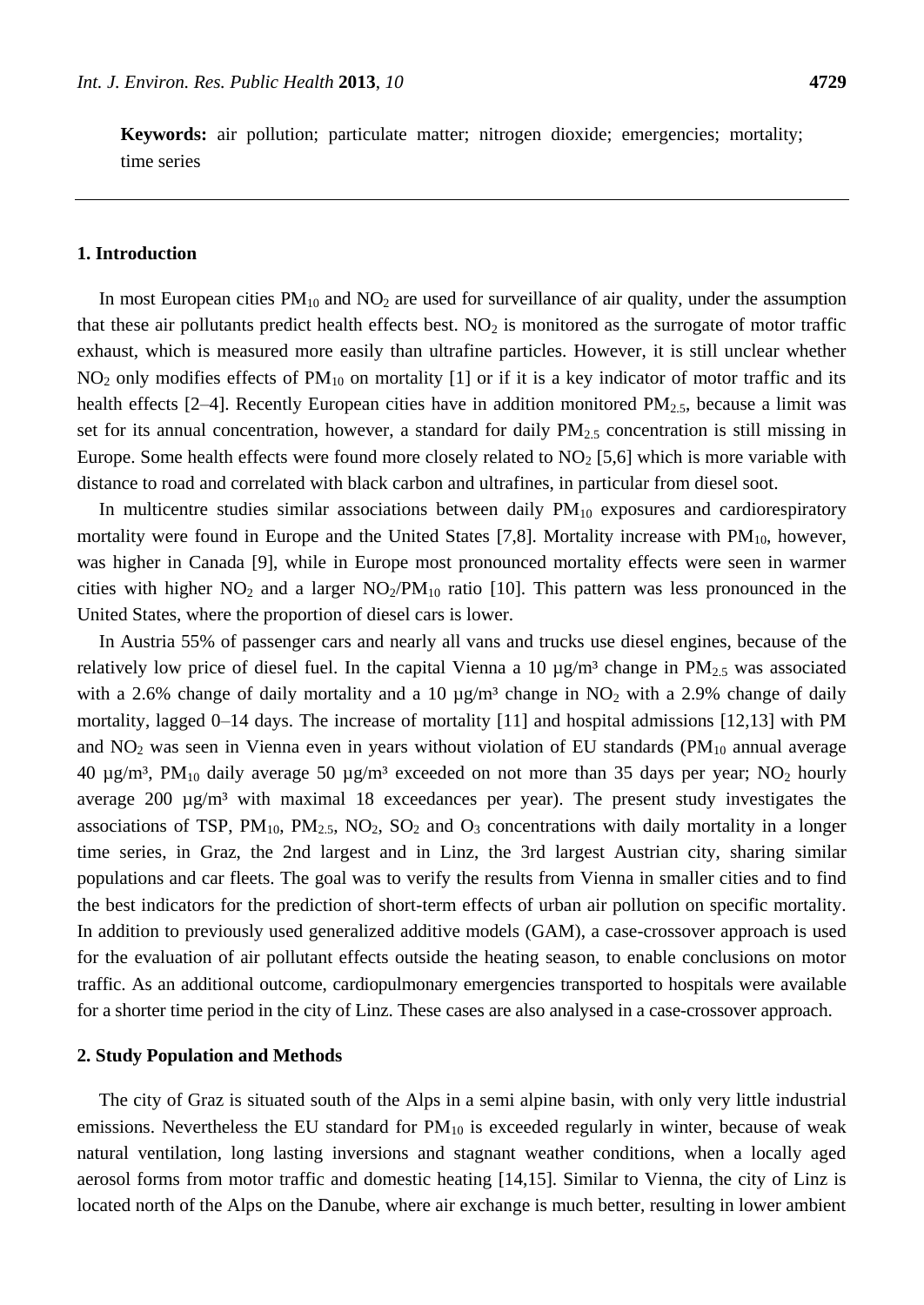air pollution in winter, despite of a heavy industry conglomerate (iron, steel, chemistry). Like in Vienna  $SO<sub>2</sub>$  had been reduced in both cities to low concentrations before 1990, leaving particulate matter (from traffic and heating) and  $NO<sub>2</sub>$  (dominated by diesel powered vehicles) as the key pollutants [16], with data available after quality checks from 1990 to 2005 in Graz and from 1990 to 2007 in Linz. We used daily concentrations of pollutants (averaged over all available stations) as measures of exposure.

In Graz the number of inhabitants is only 261,540 (15% in comparison to Vienna) and in Linz 189,367 (11% in comparison to Vienna). From power calculations [17] we therefore had to choose longer time series than in Vienna, starting 1990. Methods used for monitoring of air pollutants and for modelling of missing data have been described earlier [12,15]. In short, time series from monitoring stations were used, which showed the highest correlation with all other urban background stations. Missing data were replaced by linear regression from the station with the second highest correlation to all other stations. In Graz exposure estimation was based on routine data of six stations, with five urban background stations monitoring TSP and  $NO<sub>2</sub>$  since 1990. PM<sub>10</sub> was monitored at these stations since 2000 and  $PM_{2.5}$  in 2000–2001 at one station only. Before 2000  $PM_{10}$  was modelled from station specific relations to TSP and meteorological parameters.  $PM_{2.5}$  could not be modelled in Graz, because relations to measured values were available only for a single year and a single station.

In Linz exposure estimation for the period 1990–2007 was based on six stations, four of them monitoring TSP and  $NO_2$  since 1990, PM<sub>10</sub> since 2000 and one station monitoring PM<sub>2.5</sub> in 2000–2001 and since 2005. Earlier missing data on  $PM_{2.5}$  were modelled from TSP.  $SO_2$ ,  $O_3$  and meteorological data were available for the complete period of observation in both cities. In Linz no sentinel data on influenza were available like in Vienna and Graz. In Graz sentinel data on influenza (registered 1990–2005 weekly and during epidemics daily) were used to adjust for the confounder of influenza epidemics, defined by an increase of incidence to >3,500 cases per week. Associations of air pollutants with hospital admissions (together with diagnoses at discharge) had been analysed in both cities before [12,13]. The present time series on daily mortality incidence in Graz and Linz used the same ICD-classes, overdispersed Poisson GAMs and lags (lag 0–1 day and polynomial distributed lags 0–7 and 0–14 days), which had been used in the Vienna study [11]. From death certificates the main or underlying cause of death is usually based on hospital diagnoses and high autopsy rates [18], ensuring a high diagnostic quality. Total mortality was analysed as well as deaths from specific causes, namely cardiovascular and respiratory diseases. In addition total mortality in the elderly (aged 65+) was investigated because this group might be more sensitive to effects of air pollution [19].

The model contained the following confounders: long-term trend and seasonality, day of the week, period of influenza epidemics and meteorological variables. The analysis started from building a base model without the air pollution variables. Thereby it was determined, what best described variability of daily mortality using all confounders. Day of the week and periods of influenza epidemics were modelled with dummy variables, other confounders were modelled using spline functions [20]. First the appropriate number of knots for the cubic regression spline representing long-term trend and seasonal variations was sought by minimising the sum of partial autocorrelation over 40 days [9]. Next meteorological factors were sequentially entered to the model: temperature, atmospheric pressure, humidity and changes of temperature and pressure between consecutive days. Different lags (0–3) and varying degrees of freedom were considered. Choice of lag structure was based on the Akaike Information Criterion [21].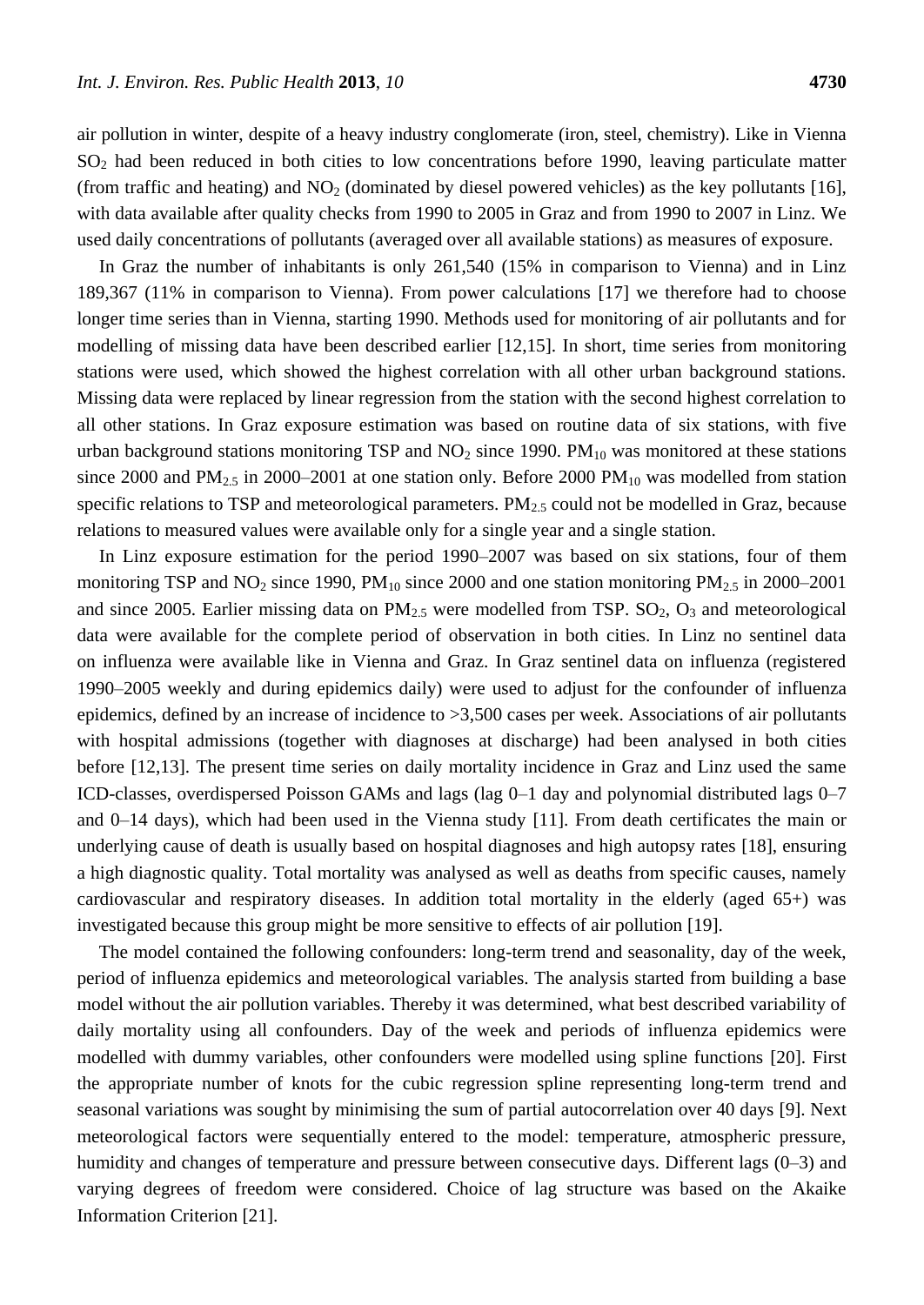Several aspects of air pollution effect on mortality were taken into account. The acute effect was modelled using linear and logarithmic function of mean of current and previous days. In addition the concentration-effect was further modelled as a spline function. Cumulative effects and a possible harvesting effect were investigated through a 3rd degree of polynomial distributed lag model. We also contemplated non-linear pollutant effects for the distributed lag model [22,23], but because the pollutants' effects were fairly linear we abstained from these for the sake of interpretability. Difference in magnitude of air pollution effect by season (warm/cold) and level of other pollutants (high/low) were examined by creating appropriate dummy variables to be included in interaction terms. All computations were done using R 2.5.0 software applying the mgcv package for GAMs. For interactions between  $NO_2$  and PM at lag  $O-1$  we used models with interaction of PM<sub>10</sub> and high  $NO_2$ and  $NO<sub>2</sub>$  and high  $PM<sub>10</sub>$ , defining "high" as the median or above.

In Linz morbidity data were also available from eight years: daily emergency transports to hospitals had been registered and diagnoses encoded in 2000–2007. This period in Linz was too short for stable results on mortality by GAM because of the small population and a high correlation between daily temperature and fine particulate concentration [17]. Therefore a case-crossover approach [24] was chosen, both for cardiopulmonary emergency transports and for cardiopulmonary and total deaths: exposures on case days were compared by conditional logistic regression with those on referent days occurring on a day with the most similar temperature (less than  $1 \text{ }^{\circ}$  C difference) in the same season [25–28]. To eliminate time trends we chose a bi-directional approach and a time window of 7–21 days before and after the case (two referent days for each day of occurrence). This way temperature and season were eliminated as confounders and an overlap between periods of occurrence and referent periods was prevented. The time window of 7–21 days was narrow enough to find a day with equal temperature in the same season and it left a minimum distance of seven days to the occurrence day of cases at lag 0. This minimum distance was reduced to six days by analysing lags of one day, but it was not possible to analyse distributed lags of 0–7 days and 0–14 days without overlap of occurrence days and referent days. Therefore only short latencies could be analysed in the case-crossover study.

## **3. Results**

Daily means of particulate matter and  $NO<sub>2</sub>$  registered in Graz at five background stations and in Linz at three background stations and one roadside station are shown in Table 1. The distributions of the key pollutants PM<sub>10</sub> and NO<sub>2</sub> were similar, with higher median of NO<sub>2</sub> in Linz (38 µg/m 3 than in Graz (32  $\mu$ g/m 3, but lower 95<sup>th</sup> percentile in Linz (62  $\mu$ g/m 3 than in Graz (68  $\mu$ g/m 3. The median/95<sup>th</sup> percentile of PM10 was slightly higher in Linz  $(32/86 \text{ µg/m}3)$  compared to Graz  $(29/73 \text{ µg/m}3)$ . The median/95<sup>th</sup> percentile of TSP in Graz were 39/100  $\mu$ g/m<sup>3</sup> and the median/95<sup>th</sup> percentile of PM<sub>2.5</sub> in Linz were  $19/49 \mu g/m$ ?

SO<sub>2</sub> concentrations were low most of the time (except for the first two winters observed in Graz): in Graz the median/95<sup>th</sup> percentile was 7/30  $\mu$ g/m<sup>3</sup> and in Linz 5/19  $\mu$ g/m<sup>3</sup>. Ozone was constantly higher during summer (especially during the last summer seasons observed), but had been monitored at elevated locations (Graz 348 m, 450 m and 661 m; Linz 265 m and 335 m), which were not representative for the exposures in domestic areas, where PM and NO<sub>2</sub> had been monitored. In Graz the median/95<sup>th</sup> percentile) was 49/96  $\mu$ g/m<sup>3</sup> and in Linz 41/86  $\mu$ g/m<sup>3</sup>.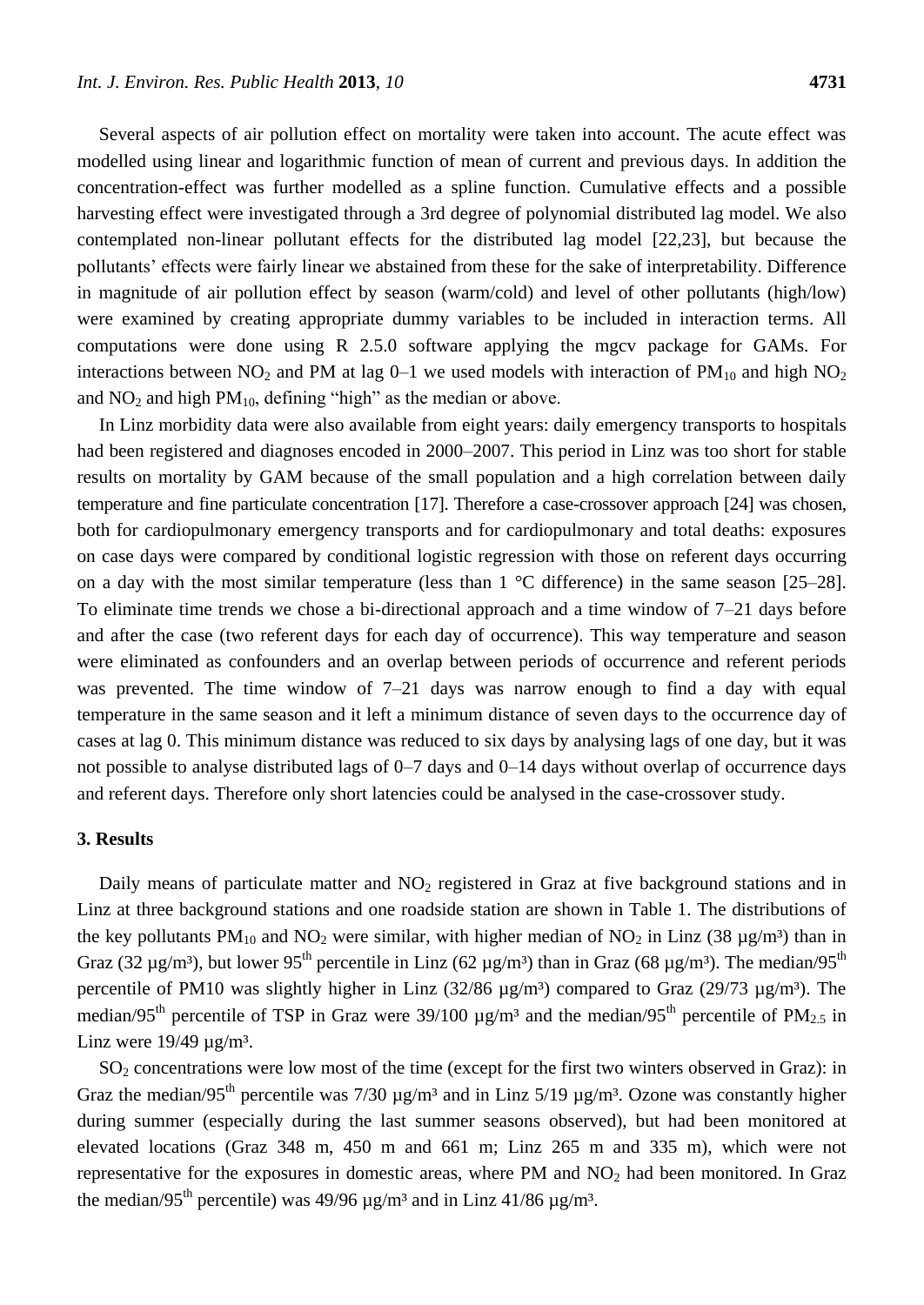| (A) NO <sub>2</sub> | Graz 1990-2005 | Linz 1990-2007 | Linz 2000-2007  | <b>Vienna 2000-2004</b> |
|---------------------|----------------|----------------|-----------------|-------------------------|
| Arithm. mean        | 35.7           | 39.4           | 34.6            | 23.0                    |
| Std. dev.           | 17.0           | 13.3           | 13.1            | 10.7                    |
| Median              | 31.9           | 38.4           | 32.8            | 21.3                    |
| $5th$ percentile    | 15.1           | 20.6           | 16.5            | 9.0                     |
| $25th$ percentile   | 24.1           | 30.1           | 26.0            | 14.9                    |
| $75th$ percentile   | 43.3           | 47.2           | 41.1            | 29.1                    |
| $95th$ percentile   | 68.5           | 62.2           | 58.0            | 43.0                    |
| (B) TSP             | Graz 1990-2005 | Linz 1990-2007 | Linz 2000-2007  | <b>Vienna 2000-2004</b> |
| Arithm. mean        | 45.8           |                |                 | 30.6                    |
| Std. dev.           | 26.8           |                |                 | 16.1                    |
| Median              | 38.8           |                |                 | 27                      |
| $5th$ percentile    | 16.6           |                |                 | 12                      |
| $25th$ percentile   | 27.4           |                |                 | 19                      |
| $75th$ percentile   | 56.5           |                |                 | 39                      |
| $95th$ percentile   | 100.2          |                |                 | 61                      |
| $(C)$ PM10          | Graz 1990-2005 | Linz 1990-2007 | Linz 2000-2007  | <b>Vienna 2000-2004</b> |
| Arithm. mean        | 34.0           | 38.1           | 33.31           | 30.2                    |
| Std. dev.           | 19.3           | 26.6           | 12.9            | 19.0                    |
| Median              | 29.1           | 31.9           | 28.2            | 25.6                    |
| $5th$ percentile    | 12.4           | 11.1           | 10.5            | 9                       |
| $25th$ percentile   | 20.7           | 20.4           | 18.4            | 16.8                    |
| $75th$ percentile   | 42.0           | 48.3           | 42.8            | 39.0                    |
| $95th$ percentile   | 73.4           | 85.8           | 73.8            | 66.8                    |
| $(D)$ PM2.5         | Graz 1990-2005 | Linz 1990-2007 | Linz 2000-2007  | <b>Vienna 2000-2004</b> |
| Arithm. mean        |                | 22.4           | 20.5            | 16.3                    |
| Std. dev.           |                | 15.0           | 12.9            | 10.5                    |
| Median              |                | 18.8           | 17.1            | 13.7                    |
| $5th$ percentile    |                | 7.1            | 7.1             | 5                       |
| $25th$ percentile   |                | 12.5           | 11.7            | 8.9                     |
| $75th$ percentile   |                | 27.9           | 25.6            | 20.6                    |
| $95th$ percentile   |                | 49.3           | 45.9            | 36.2                    |
| (E) End-points      | Graz 1990-2005 | Linz 1990-2007 | Linz 2000-2007  | <b>Vienna 2000-2004</b> |
| Total deaths        | 6.9            | 5.6            | 5.4             | 43.9                    |
| Cardivasc.          | 3.6            | 2.6            | 2.4             | 23.2                    |
| Respiratory         | 0.3            | 0.4            | 0.4             | 2.3                     |
| Ambulance calls     |                |                | 15.7            |                         |
| Method              | <b>GAM</b>     | <b>GAM</b>     | Case cross-over | <b>GAM</b>              |

Table 1. Descriptive statistics of pollution concentrations ( $\mu$ g/m 3) and health effects (average per day).

Most deaths occurred on Mondays and least on Sundays. Mortality rates were highest in winter. When in sensitivity analysis degrees of freedom for the seasonal variation were increased the effect estimates for the pollutants were reduced, as was to be expected. But the impact of moderate changes in the degrees of freedom was only minimal (data not shown). Among the weather parameters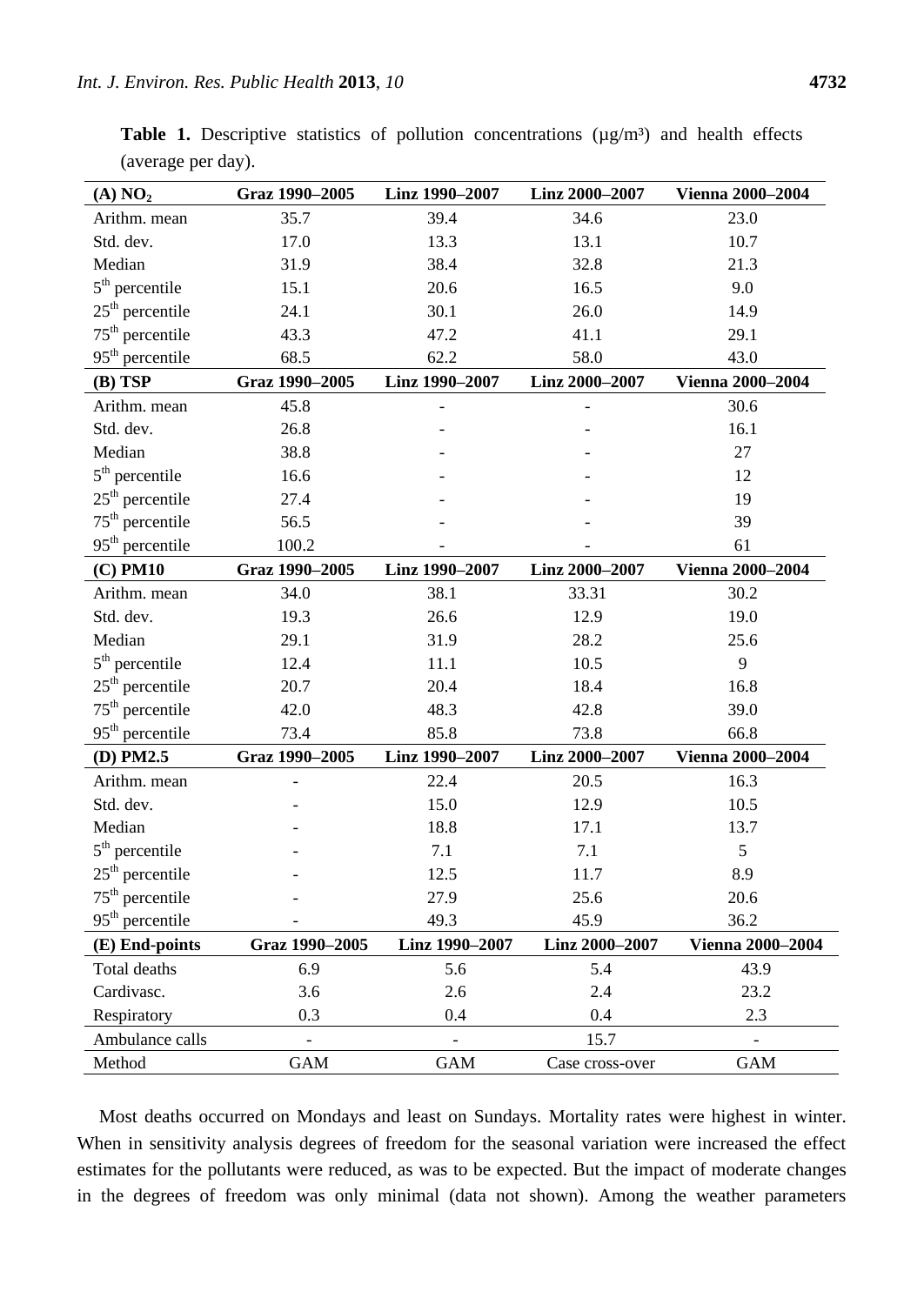temperature had the strongest effect both on mortality (in a typical u-shaped form) and on the estimates of the pollutants' effects. Indeed in most of the full models  $SO_2$  seemed to be protective, which had been kept in the model as a sort of negative control despite of its low concentrations, for some endpoints and lags even significantly so, at least in Vienna and Linz. This implausible finding was removed or even reversed when temperature was not included in the models. This could eventually indicate some over-adjustment by temperature and was one of the reasons to stratify by temperature in the case-crossover models applied for the shorter time-series in Linz.

Figure 1. Per cent change in daily mortality, with 95% confidence intervals, in Graz (G) 1990–2005 and Linz (L) 1990–2007 per 10  $\mu$ g/m<sup>3</sup> increase in the respective pollutant measure over the preceding 2, 8, and 15 days (lag 0–1, lag 0–7, lag 0–14). Corresponding data [11] of Vienna (V) are shown for comparison.

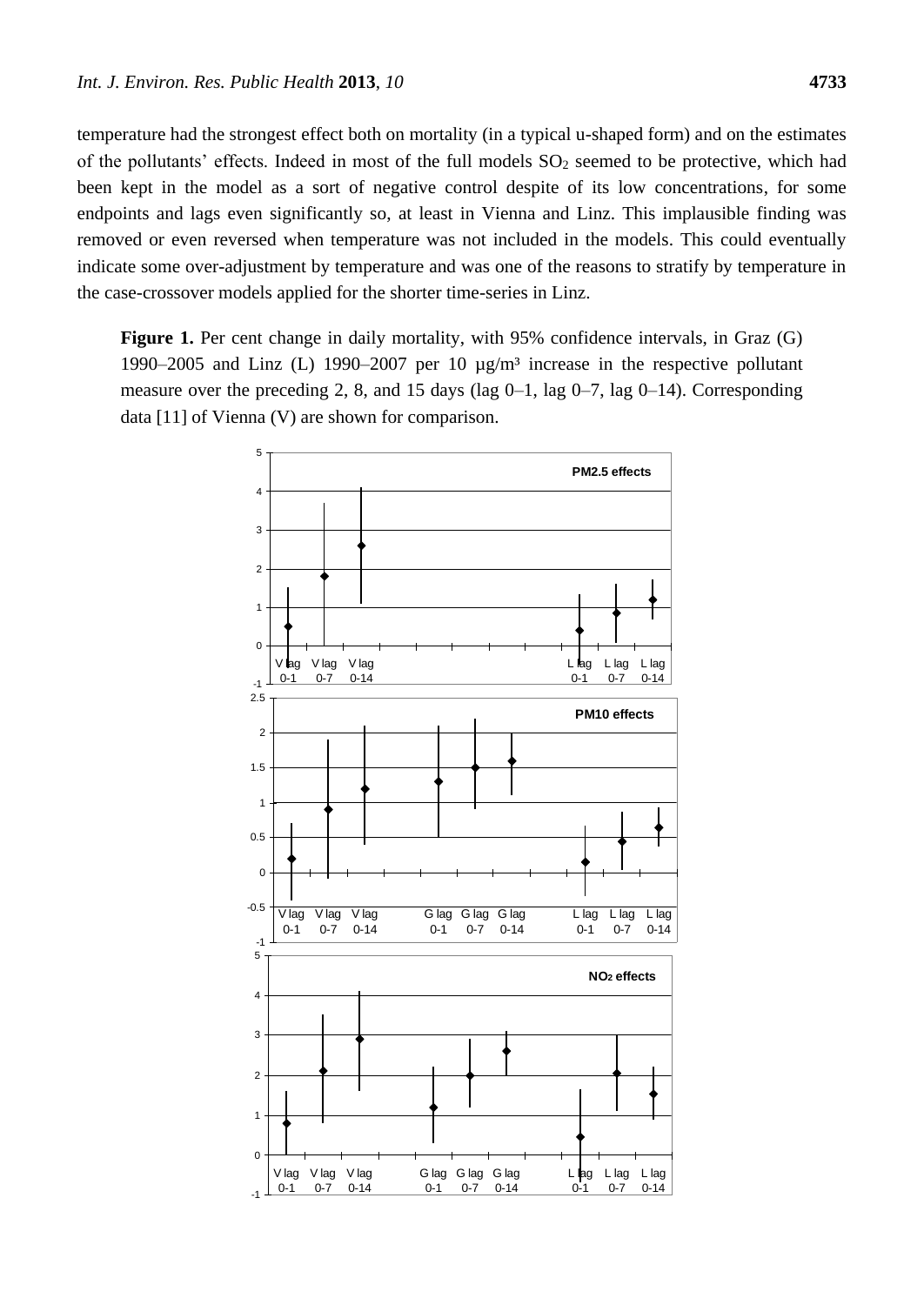Figure 1 and Supplemental Table S1 give effect estimates for daily overall mortality. Results for special age groups and selected causes of death are also presented in Supplemental Table S1. Results from the Vienna study [11] are included for comparison. The temporal distribution of effect estimates is exemplified for several mortality end-points in Graz in Supplemental Figure S1. Simpler models measuring the average exposure over 8 or 15 days instead of calculating the additive effects of 8 or 15 days distributed lags gave rather similar cumulative results (data not shown).

In all three cities significant increases of mortality are seen with daily  $NO<sub>2</sub>$  and fine particle mass. No significant changes were found for  $SO_2$  and  $O_3$  (data not shown). After an increase of  $NO_2$  or PM total mortality increases cumulatively with latency. Mortality increase was highest per  $\mu$ g/m  ${}^{3}$ for NO<sub>2</sub>. In Graz a mortality increase of 2.6% (3.2% in males and 2.1% in females) was found per 10  $\mu$ g/m<sup>3</sup> of NO<sub>2</sub> for a lag of 0–14 days. Mortality increased less per  $\mu$ g/m<sup>3</sup> of PM<sub>10</sub> and TSP, but significantly. Also in Linz significant increases of mortality for lags 0–7 and 0–14 days were observed, related to NO<sub>2</sub> (highest per  $\mu$ g/m 3, PM<sub>2.5</sub> and PM<sub>10</sub> (lowest per  $\mu$ g/m 3. Except for a higher effect of NO<sub>2</sub> in Linz at lag 0–7 all pollutants show the highest effect at lag 0–14, indicating cumulative effects. Higher effects at longer lags are also seen in the results per interquartile range, with the highest estimate per IQR of NO<sub>2</sub>. None of the interaction terms between  $NO<sub>2</sub>$  and  $PM<sub>10</sub>$  was found to be significant in Graz and in Linz (data not shown).

Missing data on  $PM_{10}$  and  $PM_{2.5}$  had been inferred from other measured pollutants for periods of several years and these estimates were pooled with measured data. We did sensitivity analyses to justify this procedure by investigating the interaction of PM effects with a dummy variable for the periods in which  $PM_{10}$  was calculated from TSP or  $PM_{2.5}$  from  $PM_{10}$ . Results for the main effects of the pollutant remained unchanged (both coefficient value and its significance), both dummy variable and interaction term were statistically not significant.

The mortality increase was significant in both cities for males and females, for the elderly and for cardiopulmonary diseases. Also for specific causes of death the highest estimates were found at a lag of 0–14 days, with highest mean estimates for respiratory deaths (COPD in particular), followed by cardiovascular deaths, which reached 2.4% per 10  $\mu$ g/m <sup>3</sup> of NO<sub>2</sub> in both cities at lag 0–14. In Graz at a lag of 0–7/0–14 days a mean increase of 2.9%/4.0% per 10  $\mu$ g/m<sup>3</sup> was estimated for deaths from ischemic heart diseases (IHD) related to  $NO<sub>2</sub>$  and 3.7%/4.3% related to  $PM<sub>10</sub>$ . The corresponding figures for deaths from respiratory diseases (RD) were  $8.1\%/12.3\%$  related to NO<sub>2</sub> and  $3.4\%/5.1\%$ related to  $PM_{10}$ . Increases in Linz were lower, for RD in particular, with cardiovascular deaths more related to  $NO<sub>2</sub>$ . However, all results for deaths from IHD and RD were also in Linz significantly related to  $NO<sub>2</sub>$  and  $PM<sub>10</sub>$  at longer latencies (IHD at lag 0–7 and 0–14, and RD at lag 0–14). Daily deaths from gastrointestinal diseases (used for control in the time series) did not show any associations with air pollutant concentrations in Graz and Linz (data not shown).

As a sensitivity analysis in Linz the period since 2000 (Figure 2) was studied separately when PM10 was measured directly and no longer had to be calculated from TSP [15]. The key pollutants measured in Linz from 2000 to 2007 showed a similar distribution of concentrations like in Vienna from 2000 to 2004.

To exclude any effects from exposures to domestic heating (wood smoke), separate mortality analyses were run outside the heating seasons from June 1st to August 31st over eight years. Both approaches (case-crossover and GAM) estimate elevations of mortality after short latency (up to one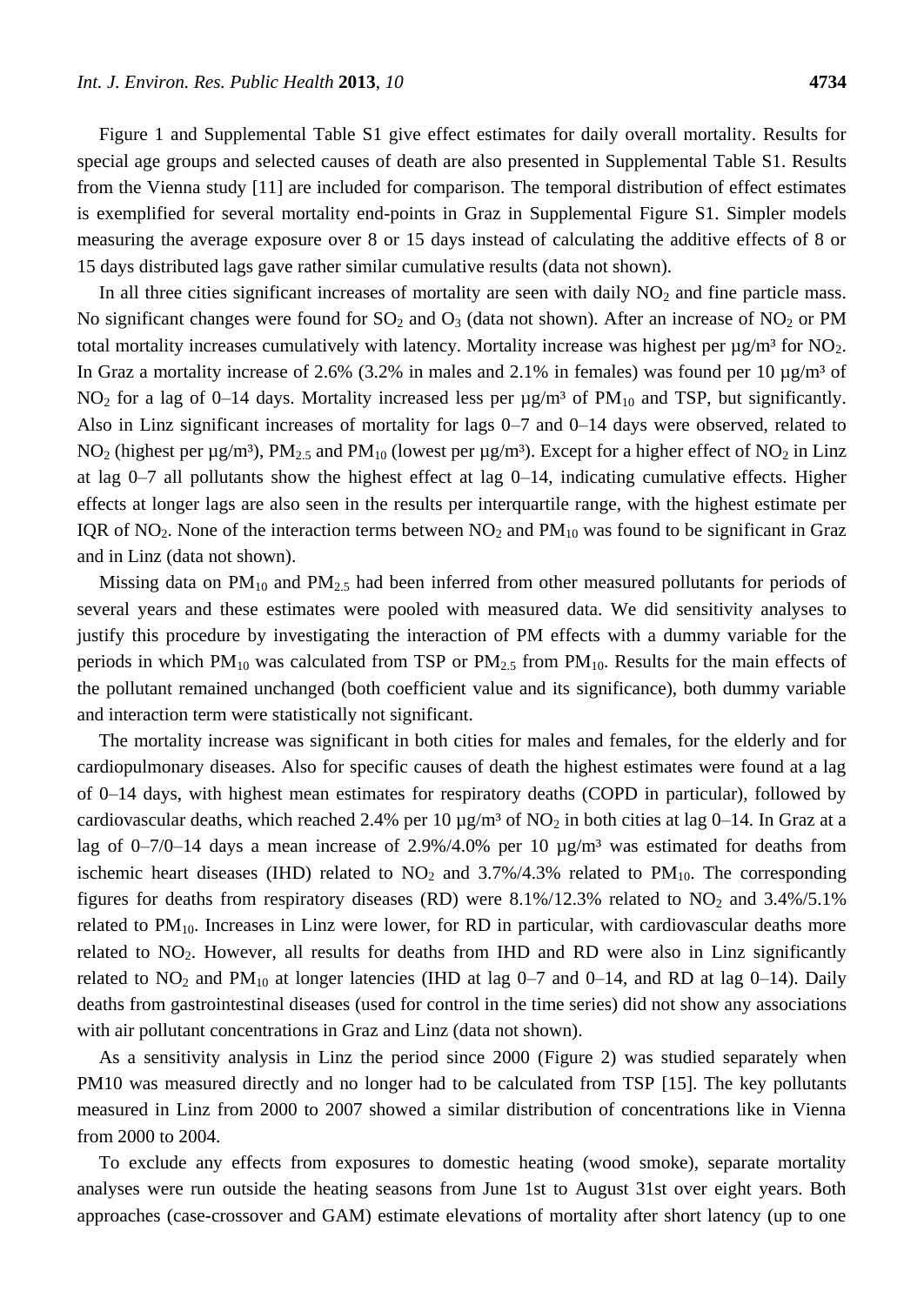day). Despite of the shorter time period available for the case-crossover analysis and the limitation to summer months, confidence intervals were found narrower than in the full period analysed by GAM. Per  $\mu$ g/m<sup>3</sup> the effect on total mortality on the same day was highest for PM<sub>2.5</sub>. But the case-crossover model yields significant elevations of mortality also for  $NO_2$  and  $PM_{10}$  of the same and the preceding summer day.

**Figure 2.** Effect estimates in Linz 2000–2007: Per cent change in daily mortality, with 95% confidence interval, per 10  $\mu$ g/m<sup>3</sup> increase in the respective pollutant measure. Full diamonds: Estimates from the years 2000–2007 on the same and on preceding day (lag 0 and lag 1), case-crossover model for the summer season (1st June to 31st August). For comparison Poisson GAM (open diamonds): estimates from the years 1990–2007 (full years) for the average of the same and preceding day ( $\log 0-1$ ).



**Table 2.** Per cent increase in ambulance calls (with 95% confidence intervals) related to a 10 μg/m <sup>3</sup> increase in the respective pollutant measure. Linz (2000–2007).

|                     | Lag 0 day        | Lag 1 day                  | Lag 2 days             |
|---------------------|------------------|----------------------------|------------------------|
|                     |                  | NO <sub>2</sub>            |                        |
| All cardiopulmonary | 2.0(0.8; 3.2)    | $-3.5(-4.6; -2.4)$         |                        |
| Cardiovascular      | $1.2(-0.4; 2.8)$ | $-4.2$ ( $-5.7$ ; $-2.6$ ) | $-1.0$ ( $-2.5$ ; 0.6) |
| Respiratory         | $2.3(-0.5; 5.1)$ | $-3.2(-5.9; -0.6)$         | $0.3$ (-2.4; 3.0)      |
| Unclear cause       | 3.4(1.2; 5.6)    | $-3.2(-5.3; -1.0)$         | $-0.1$ $(-2.3; 2.1)$   |
|                     |                  | $PM_{2.5}$                 |                        |
| All cardiopulmonary | 6.1(4.3; 7.8)    | $0.1 (-1.4; 1.7)$          |                        |
| Cardiovascular      | 7.1(4.7; 9.4)    | $0.3$ (-1.8; 2.4)          | 2.5(0.3; 4.7)          |
| Respiratory         | $2.1(-2.1; 6.3)$ | $-1.6; -5.2; 2.0)$         | $1.0(-2.7; 4.7)$       |
| Unclear cause       | 3.7(0.4; 7.0)    | $0.4 (-2.5; 3.4)$          | 3.4(0.3; 6.4)          |
|                     |                  | $PM_{10}$                  |                        |
| All cardiopulmonary | 1.7(1.0; 2.3)    | $0.0$ (-0.6; 0.6)          |                        |
| Cardiovascular      | 1.3(0.9; 2.6)    | $-0.5$ ( $-0.9$ ; 0.7)     | 0.5(0.1; 1.8)          |
| Respiratory         | 2.7(1.2; 4.2)    | $1.3(-0.1; 2.7)$           | $1.0(-0.4; 2.5)$       |
| Unclear cause       | 1.6(0.9; 3.3)    | $0.0 (-0.7; 1.6)$          | 0.9(0.2; 2.5)          |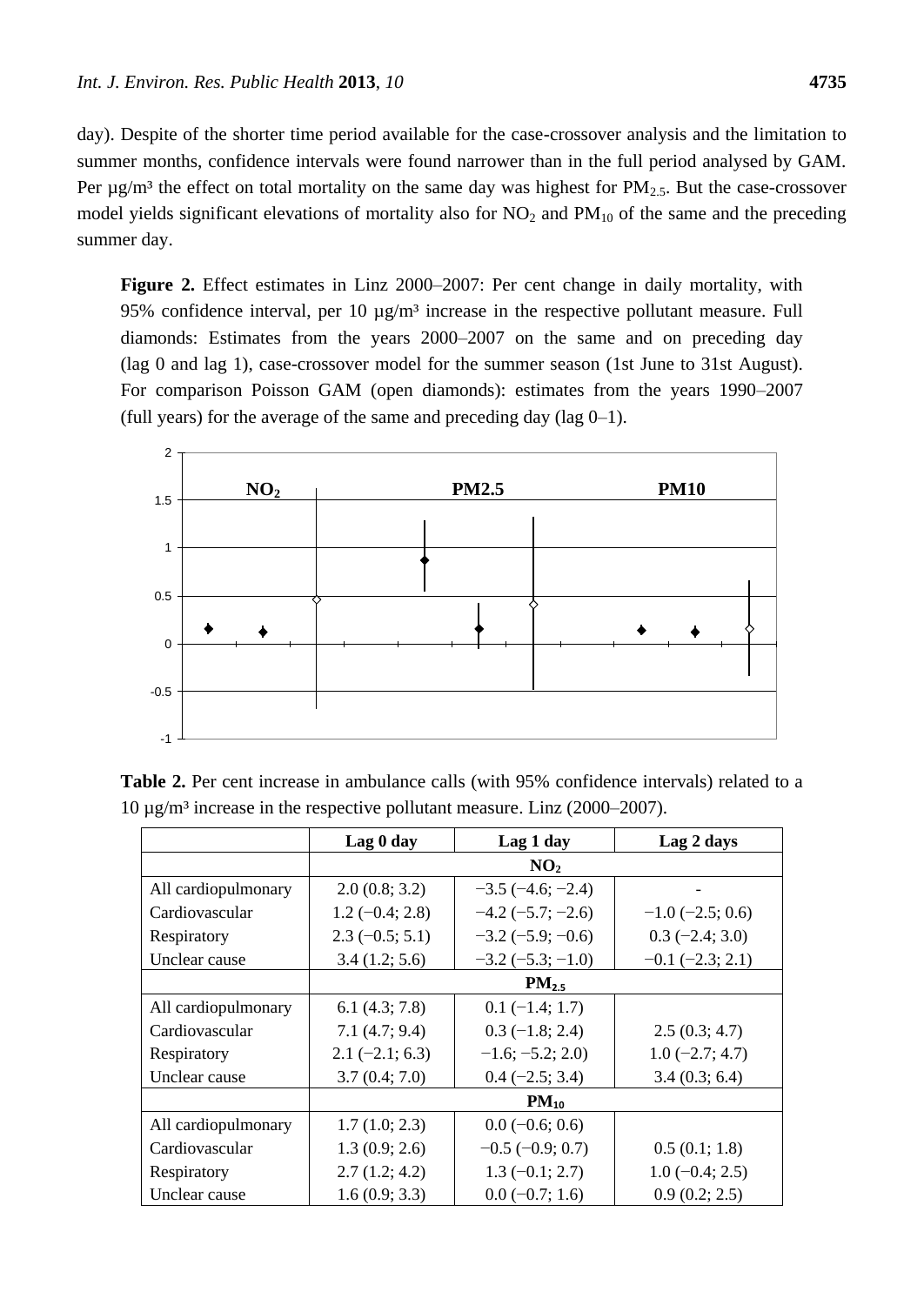In the case-crossover model significant elevations of cardiopulmonary emergencies (Table 2) were found related to  $NO_2$ ,  $PM_{2.5}$  and  $PM_{10}$ , but not to  $O_3$ . Per  $\mu$ g/m<sup>3</sup> morbidity effects at lag 0 were most pronounced for  $PM_{2.5}$ . No significant associations of cardiopulmonary emergencies or mortality were found with  $SO_2$  (data not shown). At lag 1  $NO_2$ ,  $PM_{2.5}$  and  $PM_{10}$  appeared to be protective indicating a sort of "harvesting" effect.

## **4. Discussion**

The association of cardiopulmonary morbidity and mortality with PM,  $NO<sub>2</sub>$  and proximity to road are likely to share the same biological mechanisms: fine and ultrafine particles from combustion entering the lung, pulmonary reflexes over the autonomic nervous system affecting heart rate and arrhythmia, pulmonary inflammation, systemic inflammation from ultrafines entering the blood stream, endothelial dysfunction, reactive oxygen species, activation of leucocytes, platelets and other coagulation factors.

Health effects of air pollution are often classified into short- and long-term effects, although there is most probably a continuum of effects on the time scale, not yet completely understood. The results in Graz and Linz confirm earlier observations in Vienna [11], that prolonged mortality effects are higher than immediate effects, indicating that latent and cumulative effects outweigh harvesting (reduction of mortality after short increase due to premature deaths of most sensitive persons). Time series studies in Vienna had also found increases of respiratory hospital admissions related to  $PM_{2.5}$  [12] and of mortality from cardiovascular, cerebrovascular and respiratory diseases related to  $PM_{10}$ ,  $PM_{2.5}$  and  $NO_2$ , most pronounced for a lag period of 15 days [12]. A time-series of daily hospital admissions in Vienna, Graz and Linz predicted the highest increases of cardiovascular admissions per  $\mu$ g/m <sup>3</sup> for PM1, followed by  $PM_{2.5}$  and  $PM_{10}$ , and also significant associations with daily  $NO_2$  concentrations were found [13]. The present study in Linz supplements, that also cardiopulmonary emergency transports in ambulance cars (preceding hospital admissions) rise quickly with daily concentrations of  $PM_{2.5}$ ,  $PM_{10}$  and  $NO_2$ . In Vienna overall and cardiovascular mortality increased with latency and reached highest values per  $\mu$ g/m<sup>3</sup> of NO<sub>2</sub>, followed by PM<sub>2.5</sub>. The same was found for overall mortality in Graz and Linz (Figure 1) and for cardiopulmonary mortality, indicating that legally binding limit values of daily  $PM_{10}$ might be less important than limitation of fine and ultrafine particles associated with  $NO<sub>2</sub>$ .

As an advantage of the time-series approach [29,30] the same population is used as exposed (on high pollution days) and as "control" (on low pollution days). Therefore no confounding by individual characteristics is probable. In contrast to cohort studies, time series are not confounded by risks spatially correlated to air pollution like traffic noise [31]. Daily means of urban air pollution are rather dependent on meteorological factors and day of the week (controlled in the present study) than on daily means of traffic noise, the socio-economic status or the daily dose of tobacco smoke (unrelated in time to ambient air pollution).

Differences between the three largest Austrian cities have to be examined in cohort studies, but we think that the present study found more similarities than differences of results. Differences in attribution of underlying cause of death to pulmonary or cardiovascular disease in elderly persons could be influenced by local diagnostic and coding peculiarities; however, overall mortality is mainly influenced by the age distribution of the population, which was found to be very similar in Graz, Linz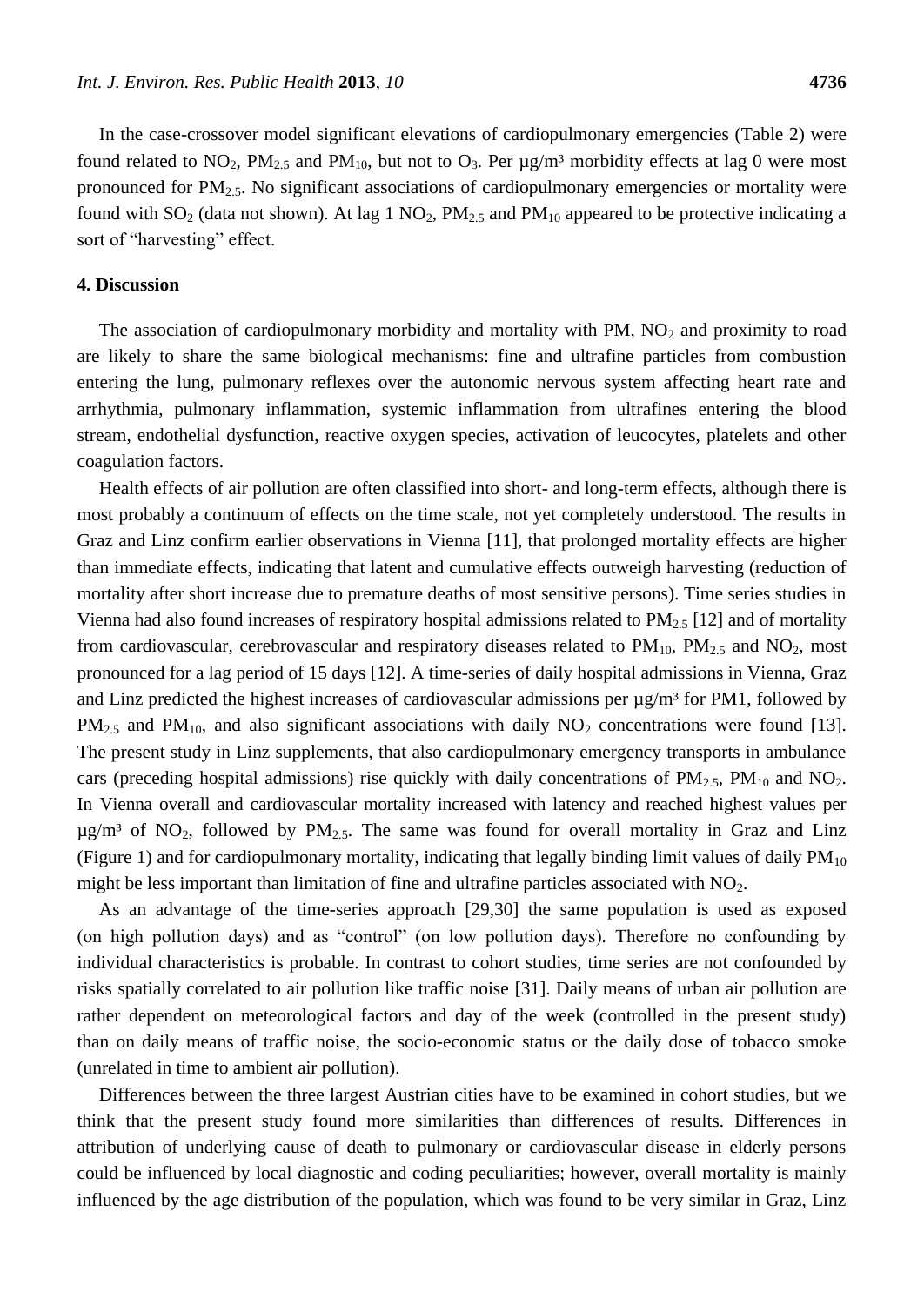and Vienna [18]. Interactions of outdoor pollution with effects of active and passive smoking cannot be excluded; however, the same regulations apply for tobacco control in the three cities and smoking rates in 2006–2007 were similar [32]: Graz 20.9% (males 28.2%, females 14.2%) Linz 22.5% (males 23.2%, females 21.9%), Vienna 24.6% (males 30.3%, females 19.6%). A speculative explanation for the smaller effect of  $PM_{10}$  on mortality in Linz is the short distance of one of the stations in Linz to a tunnel portal of a busy road, where higher concentrations were measured than in domestic areas, possibly leading to an overestimation of mean exposure and an underestimation of the slope in the concentration-response relationship.

In Linz a very quick rise of cardiopulmonary emergencies was observed with  $NO_2$ ,  $PM_{2.5}$  and  $PM_{10}$ , even in summer (without heating) at levels below current standards. Together with the results on mortality this acute increase of cardiopulmonary morbidity indicates that urban air pollution is still a matter of concern and confirms the demand to lower PM<sub>2.5</sub> standards and to introduce a limit value for the daily mean of  $PM_{2.5}$  in the European Union [33].

**Figure 3.** Per cent change in daily mortality, with 95% confidence intervals, in Graz (1990–2005), related to pollutants' concentration over the same and the preceding day (lag 0–1). Degrees of freedom: 3.1 (TSP), 3.3 (PM10), 5.4 (NO<sub>2</sub>).



In Graz a significant increase of total mortality was seen already at short latencies with TSP and PM10, below a daily  $PM_{10}$  concentration of 50  $\mu$ g/m<sup>3</sup>, which is the EU limit for the daily mean. This increase of mortality was steep at concentrations below the current standard of  $PM_{10}$  and flattened above (Figure 3). At very high concentrations we observed a second increase; however, the estimate from rare events is unreliable, as can be seen from the widening confidence intervals at high concentrations. What could be concluded from the concentration-response function is the absence of a threshold, as found by other investigators [8,34], but questions also the present regulations: Figure 3 seems to contradict the current methods of surveillance of daily  $PM_{10}$  concentrations with reporting of the number of exceedances of 50  $\mu$ g/m<sup>3</sup> per year: From short-term mortality effects in Graz it seems to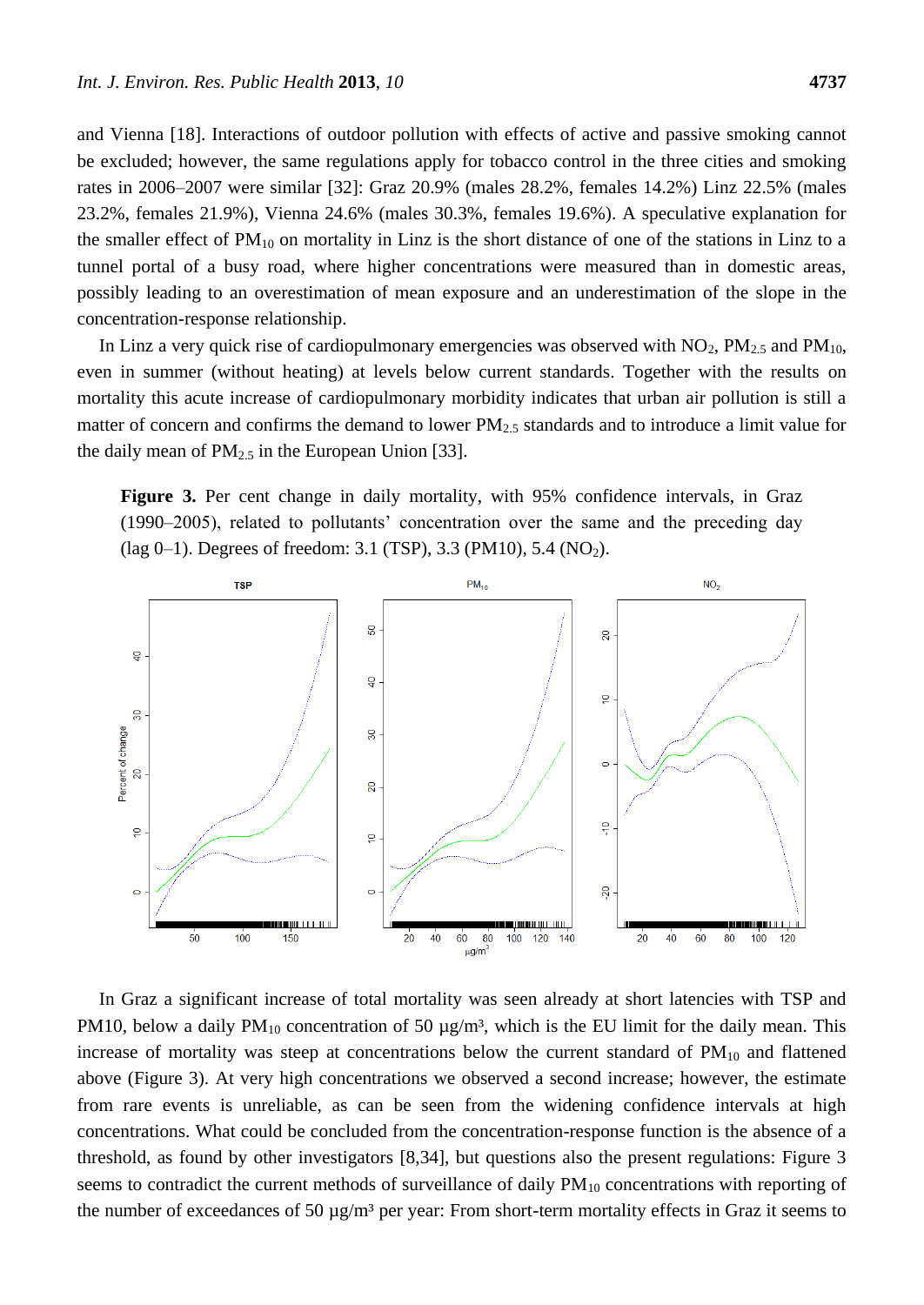be of low relevance if the PM<sub>10</sub> concentration is a little below or above the standard of 50  $\mu$ g/m<sup>3</sup>. On the other hand considerable health benefits are expected from reductions of pollutants also at locations where and at times when concentrations are very much below the current standard. For  $NO<sub>2</sub>$  the concentration-response function shows an increase of short-term mortality in the concentration range of about 25 to 90  $\mu$ g/m<sup>3</sup>. The estimate gets unreliable at very low and especially at very high concentrations, but from Figure 3 no indication for a threshold higher than  $25-30 \mu g/m^3$  can be seen. On the other hand, also these effects level off, when daily means of about 35  $\mu$ g/m <sup>3</sup> are exceeded, but this flattening of the curve is only seen up to about 50  $\mu$ g/m<sup>3</sup>, which is frequently exceeded due to motor traffic at urban background stations in domestic areas. Most pronounced are the prolonged effects of  $NO<sub>2</sub>$  on mortality, which can hardly be explained by the gas itself. More likely  $NO<sub>2</sub>$  is a surrogate for ultrafine particles from motor traffic and diesel exhaust in particular. Therefore this study supports demands for a better surveillance of traffic-related pollutants. Emission concentrations of ultrafine particles are regulated already in the EU [35].

The results of the present study contribute to the "suggestive evidence of a causal relationship" between exposure to traffic-related air pollution and total (mainly cardiovascular) mortality [8]:  $NO<sub>2</sub>$ indicates combustion and motor traffic. The contribution of motor traffic to PM increases with decreasing particle size. Therefore the effects on mortality, most pronounced per  $\mu$ g/m<sup>3</sup> of NO<sub>2</sub> and increasing with decreasing particle size of PM in Graz, Linz and Vienna, indicate health effects of motor traffic. In all three cities  $NO<sub>2</sub>$  is mainly of local origin, also in summer [36]. By contrast, in Linz and Vienna about 60% of  $PM_{10}$  is imported [37], while in Graz  $PM_{10}$  is also mainly of local origin, with a high traffic share [38]. Even in Linz the contribution of the industry to  $NO<sub>2</sub>$  exposure of the population is small and in Graz it is negligible. In contrast to studies in more industrialized areas [39], we therefore think that the results on  $NO<sub>2</sub>$ -related health effects in this study allow conclusions on health effects of motor traffic and diesel engines in particular. Up to now studies on proximity to roads [40,41] are unable to say, which part of health effects are related to the irritant gas  $NO<sub>2</sub>$  itself, to accompanying ultrafine particles or to traffic noise, which had also been suggested as a risk factor for cardiovascular diseases [42], or to other spatially correlated risk factors. For PM also Goodman *et al.* [43] observed that extended effects of air pollution exceed its acute effects. To our knowledge there are no studies on subacute mortality and  $NO<sub>2</sub>$ , however, in cohort studies higher cumulative effects had been found after much longer latencies for both PM  $[39,40]$  and NO<sub>2</sub>  $[3,4]$ .

Data on  $PM_{10}$  were not available before 2000 and had to be modelled from TSP and meteorology. Nevertheless  $PM_{10}$  effects were found to exceed those of TSP, as expected.  $PM_{2.5}$  had been monitored in Graz and Linz in 2000–2001 and in Linz since 2005. Despite of the necessity to model the  $PM_{2.5}$ concentrations in Linz from  $PM_{10}$  in 2002–2004 and from TSP in earlier years,  $PM_{2.5}$  was found to predict cardiopulmonary emergencies and mortality (Figure 1) very well.

Separate time series over the summer months did not reveal a significant effect of ozone on mortality, but significant elevations related to  $NO<sub>2</sub>$ ,  $PM<sub>2.5</sub>$  and  $PM<sub>10</sub>$ . This underlines the importance of motor traffic exhaust for acute effects on mortality in urban environments. The absence of mortality effects related to ozone was also observed in Vienna [11] and might be due to the sampling strategy in all three cities, which was different from other pollutants: Ozone was not monitored in densely populated areas like  $PM_{10}$ ,  $NO<sub>2</sub>$  and  $SO<sub>2</sub>$ , but at elevations and downwind of urban precursor emissions, where few people lived. We cannot exclude small effects of  $O_3$  on respiratory mortality in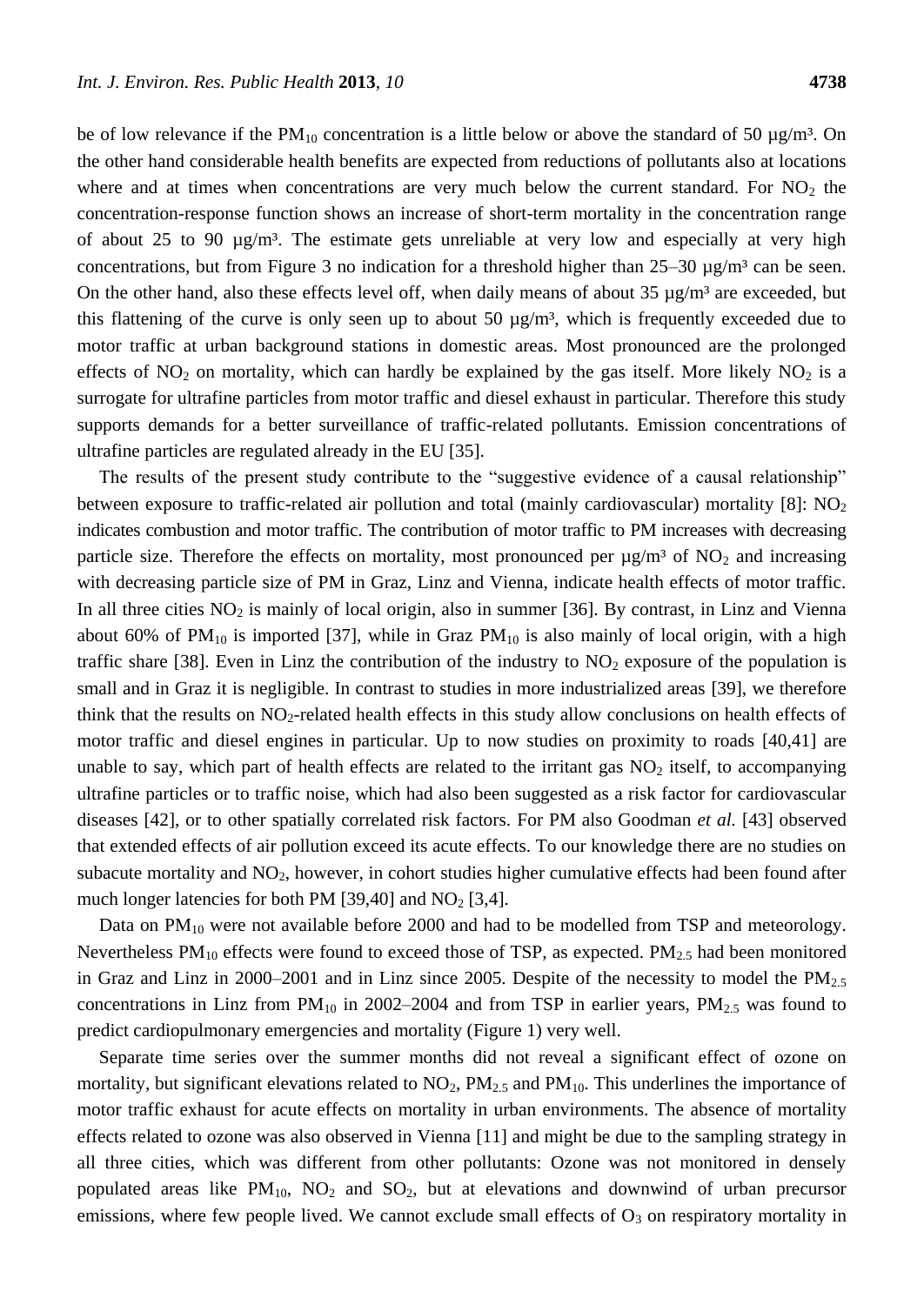summer months, detectable only in larger cities. A longer time series from Vienna with sufficient power could recently show ozone effects on mortality [43] using data of a central station.

SO<sup>2</sup> effects were not seen in Graz, Linz and Vienna during the available person-years of observation, however, already before the begin of this study, during the 1980s, Austria had achieved the highest SO<sub>2</sub> reduction among the signatory states of the Helsinki Protocol [12] and these low concentrations over most of the observation period, could explain the lack of association of  $SO<sub>2</sub>$  with mortality.

For Vienna emissions of  $NO<sub>2</sub>$  were estimated to decrease [44] from 2010 to 2020 by 513 tons only (road traffic  $NO_2$  from 1,590 to 1,090 tons per year). During the same decade a reduction of  $PM_{10}$  by 240 tons was estimated (road traffic from 770 to 570 tons per year). This does not give hope for a disappearance of related health effects in the near future.

### **5. Conclusions**

The concentrations of  $NO<sub>2</sub>$  and small particles predicted health effects of urban air pollution in the three largest cities of Austria very well. Therefore we see no necessity at present to supplement surveillance by other indicators of combustion and motor traffic such as black carbon [45,46] or ultrafine particles [47]. Changing motor technology (direct injection, *etc.*) and fuel-additives, however, could possibly require additional indicators of ambient air pollution in the future.

From the results in Graz and Linz we conclude, that also smaller cities face acute health effects of air pollution from local motor traffic. This study supports the conclusion [12,33] that more stringent standards need to be adopted in Europe to protect public health from ambient  $PM_{2.5}$  and it adds, that also further reductions of  $NO<sub>2</sub>$  might be necessary on local, national and EU level, accompanied by epidemiological studies.

## **Acknowledgments**

The study in Graz was financially supported by the government of Styria, department of health (Odo Feenstra) and the study in Linz by the government of Upper Austria, department of environment (Elisabeth Danninger).

#### **Conflicts of Interest**

The authors declare no conflict of interest.

## **References**

- 1. Samoli, E.; Analitis, A.; Touloumi, G.; Schwartz, J.; Anderson, H.R.; Sunyer, J.; Bisanti, L.; Zmirou, D.; Vonk, J.M.; Pekkanen, J.; *et al.* Estimating the exposure-response relationships between particulate matter and mortality within the APHEA multicity project. *Environ. Health Perspect.* **2005**, *113*, 88–95.
- 2. Lambrechtsen, J.; Gerke, O.; Egstrup, K.; Sand, N.P.; Nørgaard, B.L.; Petersen, H.; Mickley, H.; Diederichsen, A.C. The relation between coronary artery calcification in asymptomatic subjects and both traditional risk factors and living in the city centre: A DanRisk substudy. *J. Intern. Med.* **2012**, *271*, 444–450.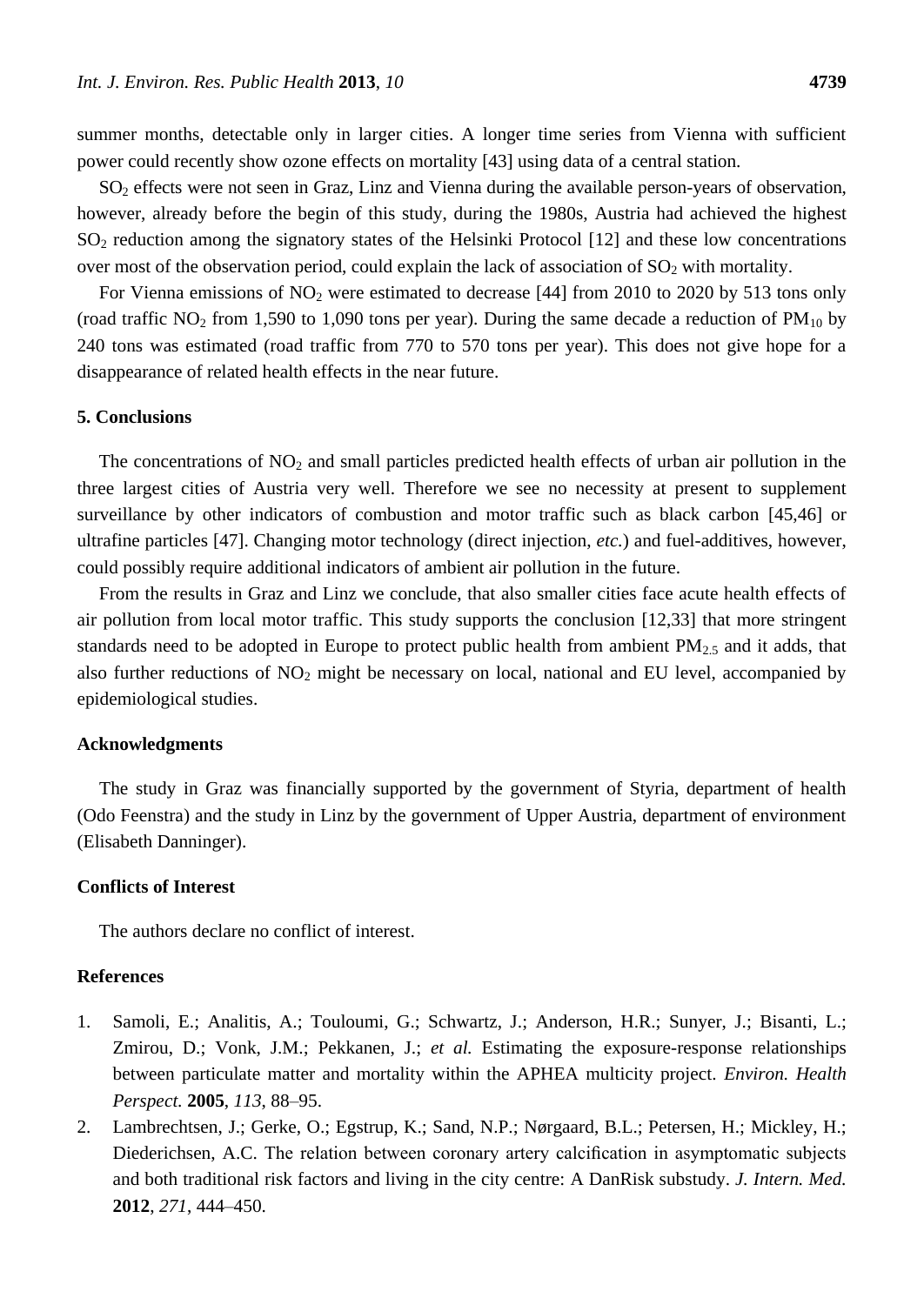- 3. Naess, O.; Nafstad, P.; Aamodt, G.; Claussen, B.; Rosland, P. Relation between concentration of air pollution and cause-specific mortality: Four-year exposures to nitrogen dioxide and particulate matter pollutants in 470 neighborhoods in Oslo, Norway. *Am. J. Epidemiol.* **2007**, *165*, 435–443.
- 4. Nafstad, P.; Haheim, L.L.; Wisloff, T.; Gram, F.; Oftedal, B.; Holme, I.; Hjermann, I.; Leren, P. Urban air pollution and mortality in a cohort of Norwegian Men. *Environ. Health Perspect.* **2004**, *112*, 610–615.
- 5. Chen, R.; Samoli, E.; Wong, C.M.; Huang, W.; Wang, Z.; Chen, B.; Kan, H.; CAPES Collaborative Group. Associations between short-term exposure to nitrogen dioxide and mortality in 17 Chinese cities: The China Air Pollution and Health Effects Study (CAPES). *Environ. Int.* **2012**, *45*, 32–38.
- 6. Lenters, V.; Uiterwaal, C.S.; Beelen, R.; Bots, M.L.; Fischer, P.; Brunekreef, B.; Hoek G. Long-term exposure to air pollution and vascular damage in young adults. *Epidemiology* **2010**, *21*, 512–520.
- 7. HEI (Health Effects Institute). *Revised Analyses of Time-Series Studies of Air Pollution and Health*; MA Health Effects Institute: Boston, MA, USA, 2003.
- 8. HEI (Health Effects Institute). *Traffic-Related Air Pollution. A Critical Review of the Literature on Emissions, Exposure, and Health Effects*; Special Report 17; MA Health Effects Institute: Boston, MA, USA, 2010.
- 9. Samoli, E.; Peng, R.; Ramsay, T.; Pipikou, M.; Touloumi, G.; Dominici, F.; Burnett. R.; Cohen, A.; Krewski, D.; Samet, J.; Katsouyanni, K. Acute effects of ambient particulate matter on mortality in Europe and North America: Results from the APHENA study. *Environ. Health Perspect.* **2008**, *116*, 1480–1486.
- 10. Samoli, E.; Touloumi, G.; Zanobetti, A.; Le Tertre, A.; Shindler, C.; Atkinson, R.; Vonk, J.; Rossi, G.; Saez, M.; Rabczenko, D.; *et al.* Investigating the dose-response relation between air pollution and total mortality in the APHEA-2 multicity project. *Occup. Environ. Med.* **2003**, *60*, 977–982.
- 11. Neuberger, M.; Rabczenko, D.; Moshammer, H. Extended effects of air pollution on cardiopulmonary mortality in Vienna. *Atmos. Environ.* **2007**, *41*, 8549–8556.
- 12. Neuberger, M.; Schimek, M.G.; Horak, F.; Moshammer, H.; Kundi, M.; Frischer, T.; Gomiscek, B.; Puxbaum, H.; Hauck, H.; AUPHEP-Team. Acute effects of particulate matter on respiratory diseases, symptoms and functions. Epidemiological results of AUPHEP. *Atmos. Environ.* **2004**, *38*, 3971–3981.
- 13. Neuberger, M.; Schimek, M.G.; Moshammer, H.; Hauck, H.; Kofler, W. Fine particulates and hospital admissions in Graz, Linz, and Vienna (in German). *Atemw. Lungenkrht.* **2008**, *34*, 387–390.
- 14. Almbauer, R.; Pucher, K.; Sturm, P.J. Air quality modeling for the city of Graz. *Meteorol. Atmos. Environ.* **2005**, *57*, 31–42.
- 15. Hauck, H.; Berner, A.; Frischer, T.; Gomiscek, B.; Kundi, M.; Neuberger, M.; Puxbaum, H.; Preining, O.; AUPHEP-Team. Austrian project on health effects of particulates—General overview. *Atmos. Environ.* **2004**, *38*, 3905–3915.
- 16. Spangl, W.; Nagl, C. *Annual Report of Air Quality Measurements in Austria 2010* (in German); Environment Agency Austria: Vienna, Austria, 2011; pp. 48–53.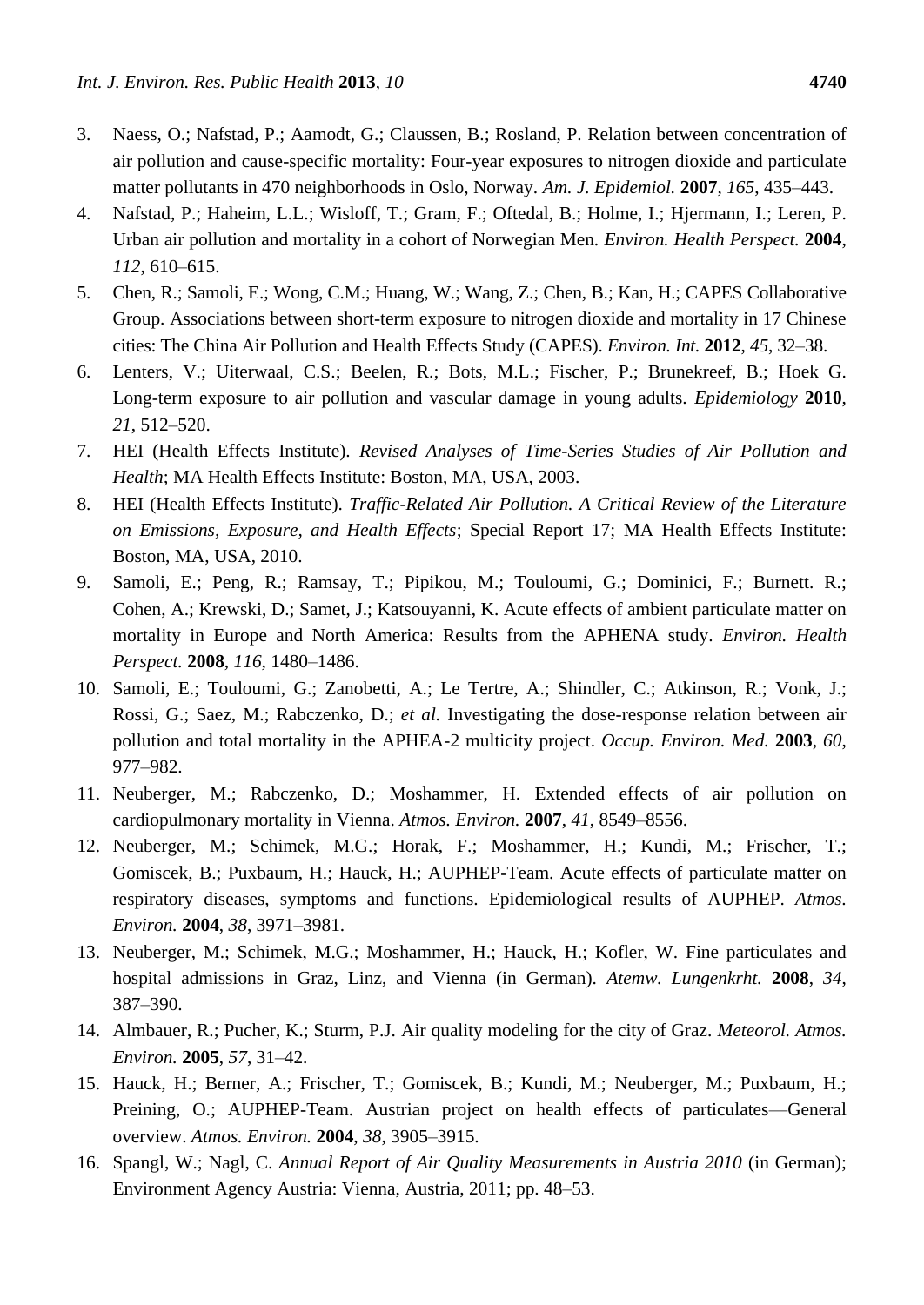- 17. Winquist, A.; Klein, M.; Tolbert, P.; Sarnat, S. Power estimation using simulations for air pollution time-series studies. *Environ. Health* **2012**, *11*, doi: 10.1186/1476-069X-11-68.
- 18. Statistik Austria. *Demographic Yearbook 2008* (in German); Statistik Austria: Vienna, Austria, 2009.
- 19. Cakmak, S.; Dales, R.E.; Rubio, M.A.; Vidal, C.B. The risk of dying on days of higher air pollution among the socially disadvantaged elderly. *Environ. Res.* **2011**, *111*, 388–393.
- 20. Baccini, M.; Biggeri, A.; Lagazio, C.; Lertxundi, A.; Saez, M. Parametric and semi-parametric approaches in the analysis of short-term effects of air pollution on health. *Comput. Statist. Data Anal.* **2007**, *51*, 4324–4336.
- 21. Akaike, H. Information theory as an extension of the maximum likelihood principle. In *Proceedings of the Second International Symposium on Information Theory*; Petrov, B.N., Csaki, B.F., Eds.; Akademiai Kiado: Budapest, Hungary, 1973; pp. 267–281.
- 22. Gasparrini, A.; Armstrong, B. Time series analysis on the health effects of temperature: Advancements and limitations. *Environ. Res.* **2010**, *110*, 633–638.
- 23. Goldberg, M.S.; Gasparrini, A.; Armstrong, B.; Valois, M.-F. The short-term influence of temperature on daily mortality in the temperate climate of Montreal, Canada. *Environ. Res.* **2011**, *111*, 853–860.
- 24. Carracedo-Mart nez, E.; Taracido, M.; Tobias, A.; Saez, M.; Figueiras, A. Case-Crossover Analysis of Air Pollution Health Effects: A Systematic Review of Methodology and Application. *Environ. Health Perspect.* **2010**, *181*, 1173–1182.
- 25. Schwartz, J. The effects of particulate air pollution on daily deaths: A multi-city case crossover analysis. *Occup. Environ. Med.* **2004**, *61*, 956–961.
- 26. Schwartz, J. How sensitive is the association between ozone and daily deaths to control for temperature? *Am. J. Respir. Crit. Care Med.* **2005**, *171*, 627–631.
- 27. Zanobetti, A.; Schwartz, J. Air pollution and emergency admissions in Boston, MA. *J. Epidemiol. Community Health* **2006**, *60*, 890–895.
- 28. Scheers, H.; Mwalili, S.M.; Faes, C.; Fierens, F.; Nemery, B.; Nawrot, T.S. Does air pollution trigger infant mortality in Western Europe? A case-crossover study. *Environ. Health Perspect.* **2011**, *119*, 1017–1022.
- 29. Zheng, S.; Wang, M.; Wang, S.; Tao, Y.; Shang, K. Short-Term Effects of Gaseous Pollutants and Particulate Matter on Daily Hospital Admissions for Cardio-Cerebrovascular Disease in Lanzhou: Evidence from a Heavily Polluted City in China. *Int. J. Environ. Res. Public Health* **2013**, *10*, 462–477.
- 30. Zhang, F.; Li, L.; Krafft, T.; Lv, J.; Wang, W.; Pei, D. Study on the Association between Ambient Air Pollution and Daily Cardiovascular and Respiratory Mortality in an Urban District of Beijing. *Int. J. Environ. Res. Public Health* **2011**, *8*, 2109–2123.
- 31. Allen, R.W.; Davies, H.; Cohen, M.A.; Mallach, G.; Kaufman, J.D.; Adar, S.D. The spatial relationship between traffic-generated air pollution and noise in 2 US cities. *Env. Res.* **2009**, *109*, 334–342.
- 32. Klimont, J.; Kytir, J.; Leitner, B. *Austrian Health Survey 2006/2007* (in German); Statistik Austria: Vienna, Austria, 2007.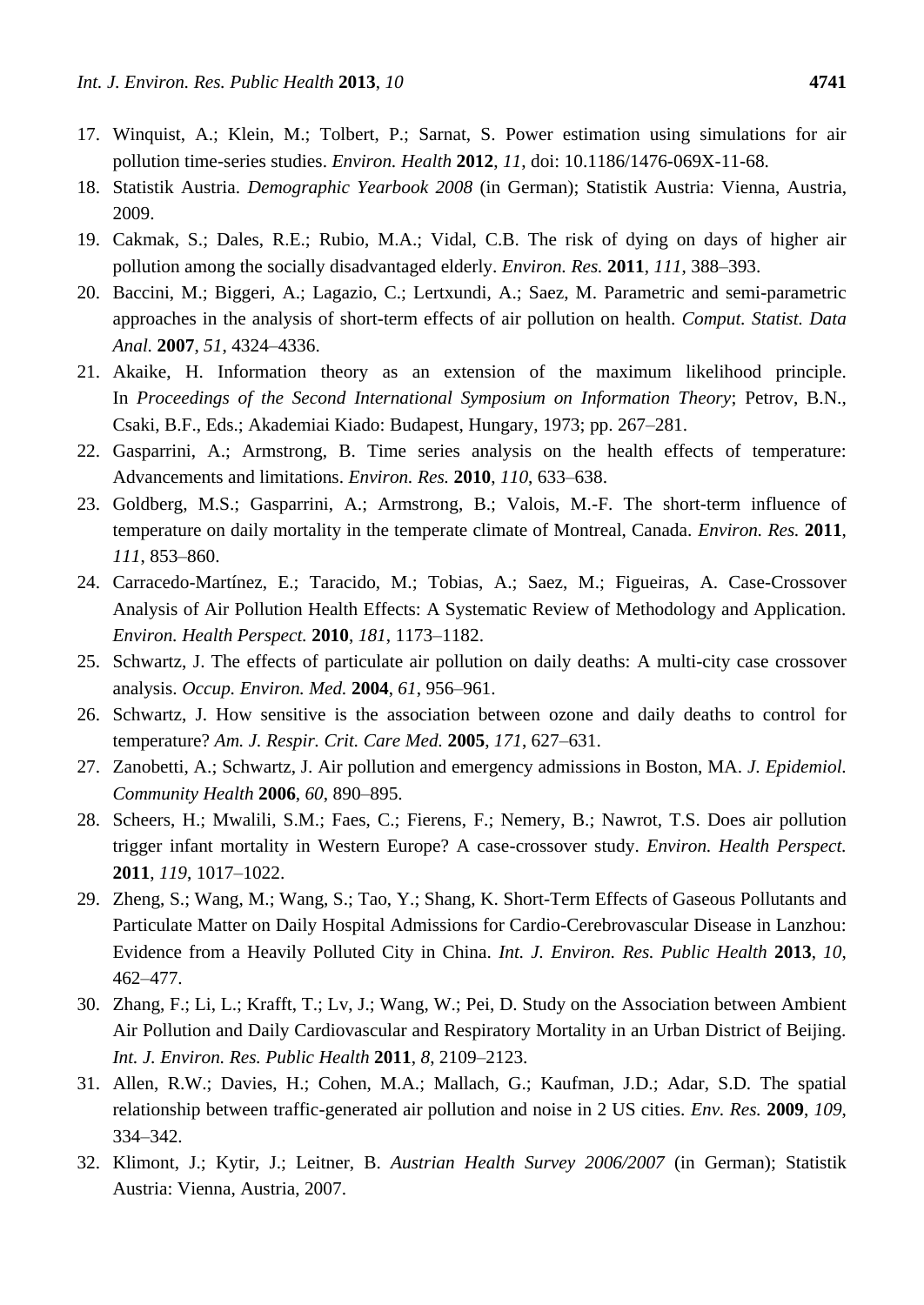- 33. Ballester, F.; Medina, S.; Boldo, E.; Goodman, P.; Neuberger, M.; Iñiguez, C.; Künzli, N. Reducing ambient levels of fine particulates could substantially improve health: A mortality impact assessment for 26 European cities. *J. Epidemiol. Community Health* **2008**, *62*, 98–105.
- 34. WHO (World Health Organisation). *Air Quality Guidelines for Particulate Matter, Ozone, Nitrogen Dioxide and Sulfur Dioxide—Global Update 2005—Summary of Risk Assessment*; World Health Organisation: Geneva, Switzerland, 2006.
- 35. Giechaskiel, B.; Mamakos, A.; Andersson, J.; Dilara, P.; Martini, G.; Schindler, W.; Bergmann, A. Measurement of Automotive Nonvolatile Particle Number Emissions within the European Legislative Framework: A Review. *Aerosol Sci. Technol.* **2012**, *46*, 719–749.
- 36. Kurz, C.; Sturm, P. *Examination of the NO<sup>2</sup> and PM10 Contamination in the Urban Area of Linz* (in German); Graz University of Technology: Graz, Austria, 2011.
- 37. Kreindl, J.; Hager, W. *Air Quality Data in 2010*; Report 2/2011 (in German); Municipality of Linz, Environmental & Technical Center: Linz, Austria, 2011.
- 38. Öttl, D. *Modelling. Primary PM10 Concentrations for the City of Graz, Austria*; Air Quality Department of Styria: Graz, Austria, 2008.
- 39. Gehring, U.; Heinrich, J.; Kramer, U.; Grote, V.; Hochadel, M.; Sugiri, D.; Kraft, M.; Rauchfuss, K.; Eberwein, H.G.; Wichmann, H.E. Long-Term Exposure to Ambient Air Pollution and Cardiopulmonary Mortality in Women. *Epidemiology* **2006**, *17*, 545–551.
- 40. Hoek, G.; Brunekreef, B.; Goldbohm, S.; Fischer, P.; van den Brandt, P.A. Association between mortality and indicators of traffic-related air pollution in the Netherlands: A cohort study. *Lancet* **2002**, *360*, 1203–1209.
- 41. Rosenbloom, J.I.; Wilker, E.H.; Mukamal, K.J.; Schwartz, J.; Mittleman, M.J. Residential proximity to major roadway and 10-Year all-cause mortality after myocardial infarction. *Circulation* **2012**, *125*, 2197–2203.
- 42. Bluhm, G.; Eriksson, C. Cardiovascular effects of environmental noise: Research in Sweden. *Noise Health* **2011**, *13*, 212–216.
- 43. Goodman, P.G.; Dockery, D.W.; Clancy, L. Cause-specific mortality and the extended effects of particulate pollution and temperature exposure. *Environ. Health Perspect.* **2004**, *112*, 179–185.
- 43. Moshammer, H.; Hutter, H.-P.; Kundi, M. Which metric of ambient ozone to predict daily mortality? *Atmos. Environ.* **2013**, *65*, 171–176.
- 44. Kurz. C.; Orthofer, R.; Sturm, P.; Kaiser, A.; Uhrner, U.; Reifeltshammer, R. Projection of the air quality in Vienna between 2005 and 2020 for  $NO<sub>2</sub>$  and PM10. In Proceedings of the 8th International Conference on Air Quality, Athens, Greece, 19–23 March 2012; p. 104.
- 45. Dons, E.; Panis, L.I.; Van Poppel, M.; Theunis, J.; Wets, G. Personal exposure to Black Carbon in transport microenvironments. *Atmos. Environ.* **2012**, *55*, 392–398.
- 46. Janssen, N.A.H.; Gerlofs-Nijland, M.E.; Lanki, T.; Salonen, R.O.; Cassee, F.; Hoek, G. *Health Effects of Black Carbon*; WHO Regional Office for Europe: Copenhagen, Denmark, 2012.
- 47. Wang, Y.; Hopke, P.K.; Chalupa, D.C.; Utell, M.J. Long-term study of urban ultrafine particles and other pollutants. *Atmos. Environ.* **2011**, *45*, 7672–7680.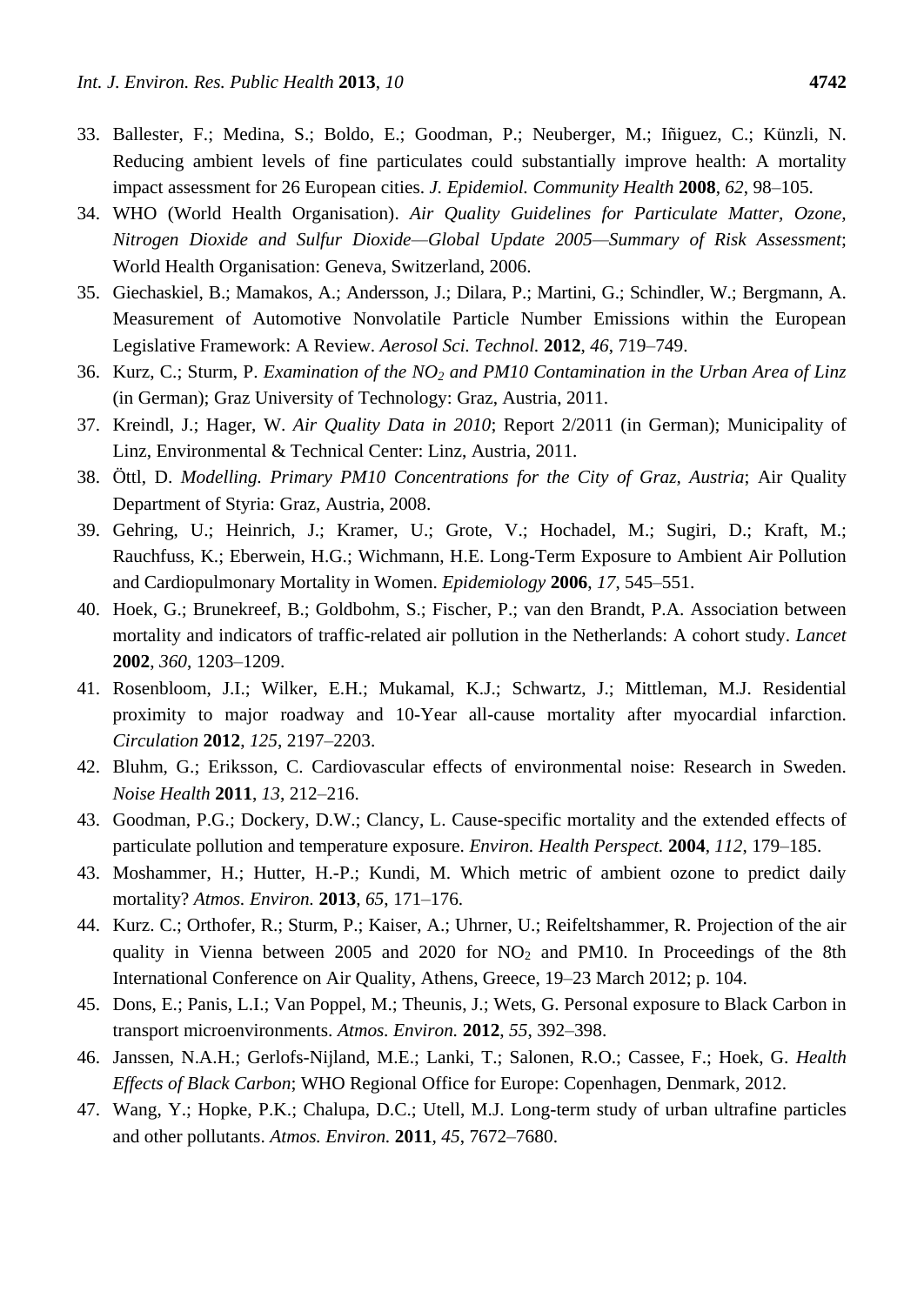**Table S1.** Lag-structure and degrees of freedom in the models. (**A**) Per cent increase in mortality (with 95% confidence intervals) related to a 10  $\mu$ g/m <sup>3</sup>increase in pollution—Vienna. (**B**) Per cent increase in mortality (with 95% confidence intervals) related to a 10  $\mu$ g/m<sup>3</sup> increase in pollution—Graz. (**C**) Per cent increase in mortality (with 95% confidence intervals) related to a 10  $\mu$ g/m <sup>3</sup>increase in pollution—Linz (1990–2007).

| (A) Vienna      | Lag $0-1$ day        | Lag $0-7$ days    | Lag $0-14$ days      |
|-----------------|----------------------|-------------------|----------------------|
|                 | NO <sub>2</sub>      |                   |                      |
| All deaths      | 0.8(0.0; 1.6)        | 2.1(0.8; 3.5)     | 2.9(1.6; 4.1)        |
| Cardiovascular  | $0.7(-0.4; 1.8)$     | 3.1(1.2; 5.0)     | 4.6(2.9; 6.3)        |
| Ischemic heart  | $0.4 (-1.2; 1.9)$    | 2.8(0.3; 5.3)     | 4.5(2.4; 6.6)        |
| Other heart     | $1.6(-1.1; 4.5)$     | 4.6(0.4; 9.1)     | 3.9(0.4; 7.6)        |
| Cerebrovascular | $1.0 (-1.7; 3.9)$    | $2.4 (-1.8; 6.7)$ | 4.4(0.8; 8.2)        |
| Respiratory     | $2.3(-0.6; 5.2)$     | 5.7(1.1; 10.6)    | 6.7(2.7; 10.8)       |
| <b>COPD</b>     | $1.9(-2.4; 6.4)$     | 9.9(3.0; 17.3)    | 8.9 (3.0; 15.2)      |
|                 | <b>TSP</b>           |                   |                      |
| All deaths      | $0.3(-0.3; 0.9)$     | $0.9(-0.0; 1.9)$  | 0.8(0.0; 1.6)        |
| Cardiovascular  | $0.3 (-0.5; 1.2)$    | 1.6(0.3; 3.0)     | 1.7(0.7; 2.8)        |
| Ischemic heart  | $0.8 (-0.4; 2.1)$    | 2.6(0.8; 4.5)     | 3.4(1.9; 4.9)        |
| Other heart     | $0.3$ (-1.8; 2.4)    | $0.9$ (-2.2; 4.1) | $-1.3$ $(-3.7; 1.2)$ |
| Cerebrovascular | $0.1$ (-2.0; 2.3)    | $0.9$ (-2.3; 4.1) | $1.7(-0.9; 4.3)$     |
| Respiratory     | 2.3(0.0; 4.7)        | 3.7(0.1; 7.4)     | $2.7(-0.1; 5.6)$     |
| <b>COPD</b>     | 3.6(0.2; 7.1)        | 8.5(3.1; 14.2)    | 5.0(0.7; 9.4)        |
|                 |                      | PM <sub>2.5</sub> |                      |
| All deaths      | $0.5$ (-0.6; 1.5)    | $1.8 (-0.0; 3.7)$ | 2.6(1.1; 4.1)        |
| Cardiovascular  | $0.4 (-1.0; 1.8)$    | 2.7(0.3; 5.2)     | 3.8(1.9; 5.8)        |
| Ischemic heart  | $1.0 (-1.0; 3.1)$    | 3.8(0.6; 7.1)     | 5.5(3.0; 8.1)        |
| Other heart     | $0.9$ (-2.6; 4.6)    | $3.0 (-2.2; 8.5)$ | $1.5(-2.5; 5.7)$     |
| Cerebrovascular | $0.4 (-3.2; 4.1)$    | $2.7(-2.7; 8.4)$  | 4.9(0.7; 9.3)        |
| Respiratory     | 3.9(0.1; 7.8)        | 7.0(0.9; 13.4)    | 6.4(1.9; 11.2)       |
| <b>COPD</b>     | 6.4(0.6; 12.5)       | 14.0 (4.9; 24.0)  | 9.0(1.9; 16.6)       |
|                 |                      | $PM_{10}$         |                      |
| All deaths      | $0.2 (-0.4; 0.7)$    | $0.9(-0.1; 1.9)$  | 1.2(0.4; 2.1)        |
| Cardiovascular  | $-0.2$ $(-0.6; 1.0)$ | 1.4(0.1; 2.8)     | 2.0(0.9; 3.1)        |
| Ischemic heart  | $0.4 (-0.7; 1.6)$    | 2.1(0.4; 3.9)     | 3.2(1.8; 4.6)        |
| Other heart     | $0.4 (-1.5; 2.4)$    | $1.3(-1.6; 4.3)$  | $-0.1$ $(-2.4; 2.2)$ |
| Cerebrovascular | $0.3$ (-1.6; 2.4)    | $1.4 (-1.6; 4.4)$ | 2.6(0.3; 5.0)        |
| Respiratory     | 2.1(0.0; 4.2)        | 3.5(0.1; 6.9)     | 3.0(0.5; 5.5)        |
| <b>COPD</b>     | 3.5(0.4; 6.7)        | 7.9(3.0; 12.9)    | 5.1(1.3; 9.1)        |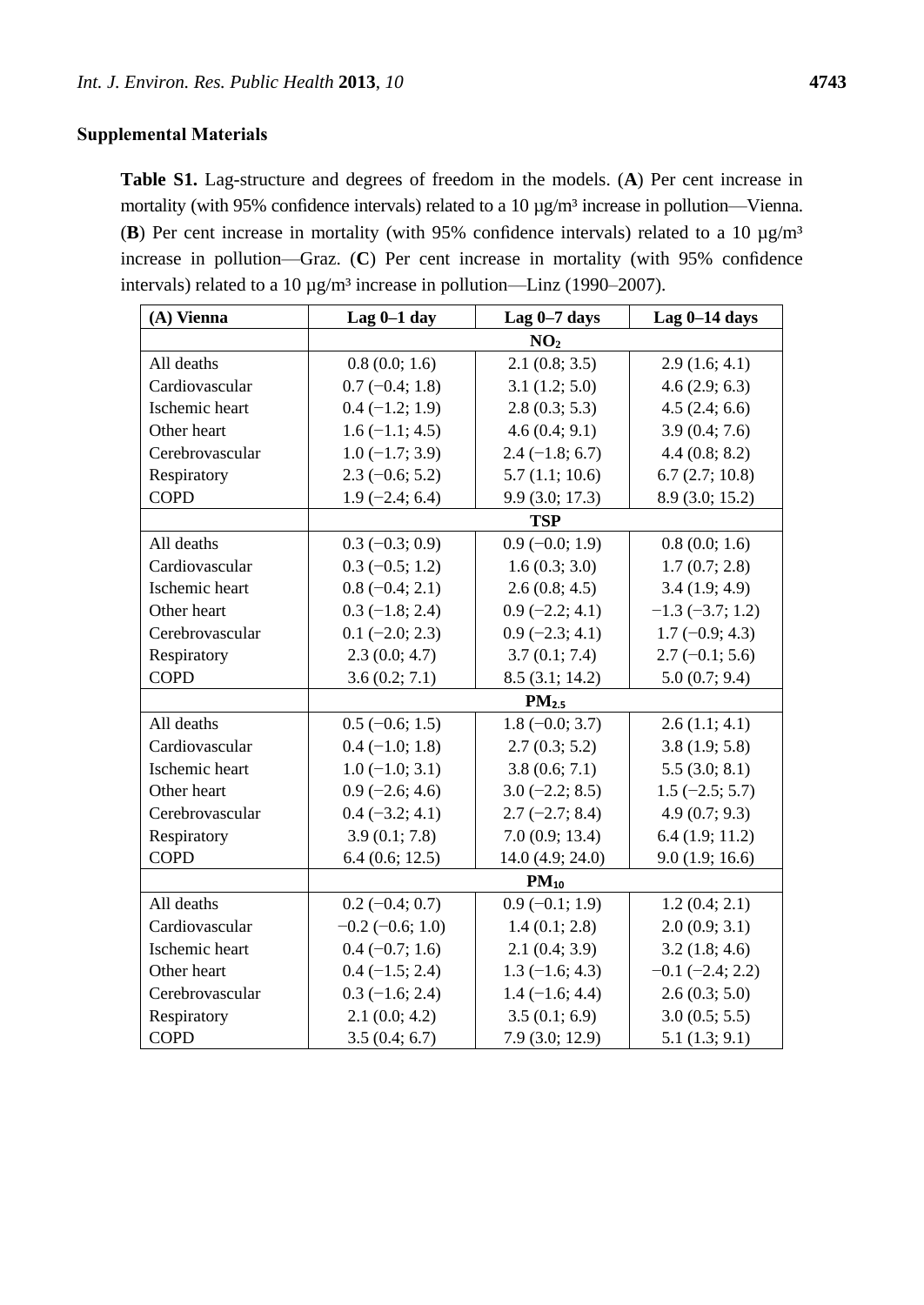| (B) Graz       | Lag $0-1$ day     | Lag $0-7$ days    | Lag $0-14$ days   |
|----------------|-------------------|-------------------|-------------------|
|                |                   | NO <sub>2</sub>   |                   |
| All deaths     | 1.2(0.3; 2.2)     | 2.0(1.2; 2.9)     | 2.6(2.0; 3.1)     |
| $65+$          | $1.6(-0.6; 3.8)$  | 2.0(1.1; 2.9)     | 1.9(1.3; 2.5)     |
| Before 65      | 1.2(0.1; 2.3)     | 2.6(0.7; 4.5)     | 2.5(1.2; 3.9)     |
| Male           | 1.3(0; 2.7)       | 2.4(1.2; 3.7)     | 3.2(2.3; 4.1)     |
| Female         | $1.1 (-0.2; 2.4)$ | 1.8(0.7; 2.9)     | 2.1(1.3; 2.9)     |
| Cardiovascular | $0.3(-1.1; 1.7)$  | 1.9(0.7; 3.0)     | 2.4(1.6; 3.2)     |
| Ischemic heart | $0.5$ (-1.6; 2.7) | 2.9(1.1; 4.8)     | 4.0(2.7; 5.4)     |
| <b>COPD</b>    | 7.8(2.2; 13.7)    | 10.8(5.9; 16.0)   | 13.9 (10.3; 17.5) |
| Respiratory    | $6.2$ (1.7; 11.0) | 8.1 (4.1; 12.2)   | 12.3(9.5; 15.2)   |
|                | <b>TSP</b>        |                   |                   |
| All deaths     | 0.9(0.4; 1.5)     | 1.2(0.7; 1.7)     | 1.2(0.9; 1.5)     |
| $65+$          | $1.1 (-0.1; 2.3)$ | 1.2(0.7; 1.7)     | $0.1 (-0.3; 0.4)$ |
| Before 65      | 0.9(0.3; 1.5)     | 1.4(0.3; 2.4)     | 0.9(0.2; 1.6)     |
| Male           | 1.1(0.3; 1.9)     | 1.5(0.8; 2.2)     | 1.5(1.1; 2.0)     |
| Female         | 0.8(0; 1.5)       | 1.1(0.5; 1.7)     | 1.1(0.6; 1.5)     |
| Cardiovascular | 1.2(0.5; 2.0)     | 1.9(1.2; 2.5)     | 0.9(0.4; 1.3)     |
| Ischemic heart | 1.3(0.1; 2.6)     | 2.6(1.5; 3.6)     | 3.1(2.4; 3.8)     |
| <b>COPD</b>    | $2.9(-0.1; 6.0)$  | 3.7(0.9; 6.4)     | 4.0(2.1; 5.9)     |
| Respiratory    | $1.9(-0.6; 4.5)$  | 2.4(0.2; 4.7)     | 3.7(2.2; 5.3)     |
|                |                   | $PM_{10}$         |                   |
| All deaths     | 1.3(0.5; 2.1)     | 1.5(0.9; 2.2)     | 1.6(1.1; 2.0)     |
| $65+$          | $1.3(-0.4; 3.1)$  | 1.5(0.8; 2.2)     | $0.3(-0,1;0.8)$   |
| Before 65      | 1.3(0.4; 2.2)     | 1.8(0.4; 3.3)     | 1.5(0.5; 2.5)     |
| Male           | 1.4(0.2; 2.5)     | 1.8(0.8; 2.8)     | 2.0(1.4; 2.7)     |
| Female         | 1.2(0.1; 2.3)     | 1.5(0.6; 2.3)     | 1.3(0.8; 1.9)     |
| Cardiovascular | 1.6(0.6; 2.7)     | 2.5(1.6; 3.4)     | 1.0(0.4; 1.7)     |
| Ischemic heart | 2.0(0.2; 3.8)     | 3.7(2.3; 5.2)     | 4.3(3.2; 5.3)     |
| <b>COPD</b>    | $3.5(-0.8; 7.9)$  | 4.3(0.6; 8.2)     | 4.6(2.1; 7.2)     |
| Respiratory    | $2.8(-0.8; 6.4)$  | 3.4(0.4; 6.5)     | 5.6(3.5; 7.8)     |
| $(C)$ Linz     | Lag $0-1$ day     | Lag $0-7$ days    | Lag $0-14$ days   |
|                |                   | NO <sub>2</sub>   |                   |
| All deaths     | $0.5(-0.7; 1.6)$  | 2.0(1.1; 3.0)     | 1.5(0.9; 2.2)     |
| Cardiovascular | $0.1 (-1.5; 1.7)$ | 2.3(0.9; 3.7)     | 2.4(1.5; 3.4)     |
| Ischemic heart | $1.0(-1.4; 3.4)$  | 3.8(1.7; 5.9)     | 2.5(1.0; 3.9)     |
| <b>COPD</b>    | $1.1(-4.1; 6.7)$  | $1.1 (-3.6; 6.0)$ | 1.5(0.8; 2.3)     |
| Respiratory    | $1.9(-2.3; 6.3)$  | $2.4 (-1.1; 6.0)$ | 2.5(1.5; 3.5)     |
| $65 +$         | $0.4 (-0.9; 1.7)$ | 2.0(0.9; 3.1)     | 1.5(0.7; 2.2)     |
| Male           | $1.2 (-0.3; 2.7)$ | 2.0(0.6; 3.4)     | 1.8(0.8; 2.8)     |
| Female         | 0.0(1.5; 1.5)     | 1.9(0.6; 3.1)     | 1.9(1.0; 2.8)     |

**Table S1.** *Cont*.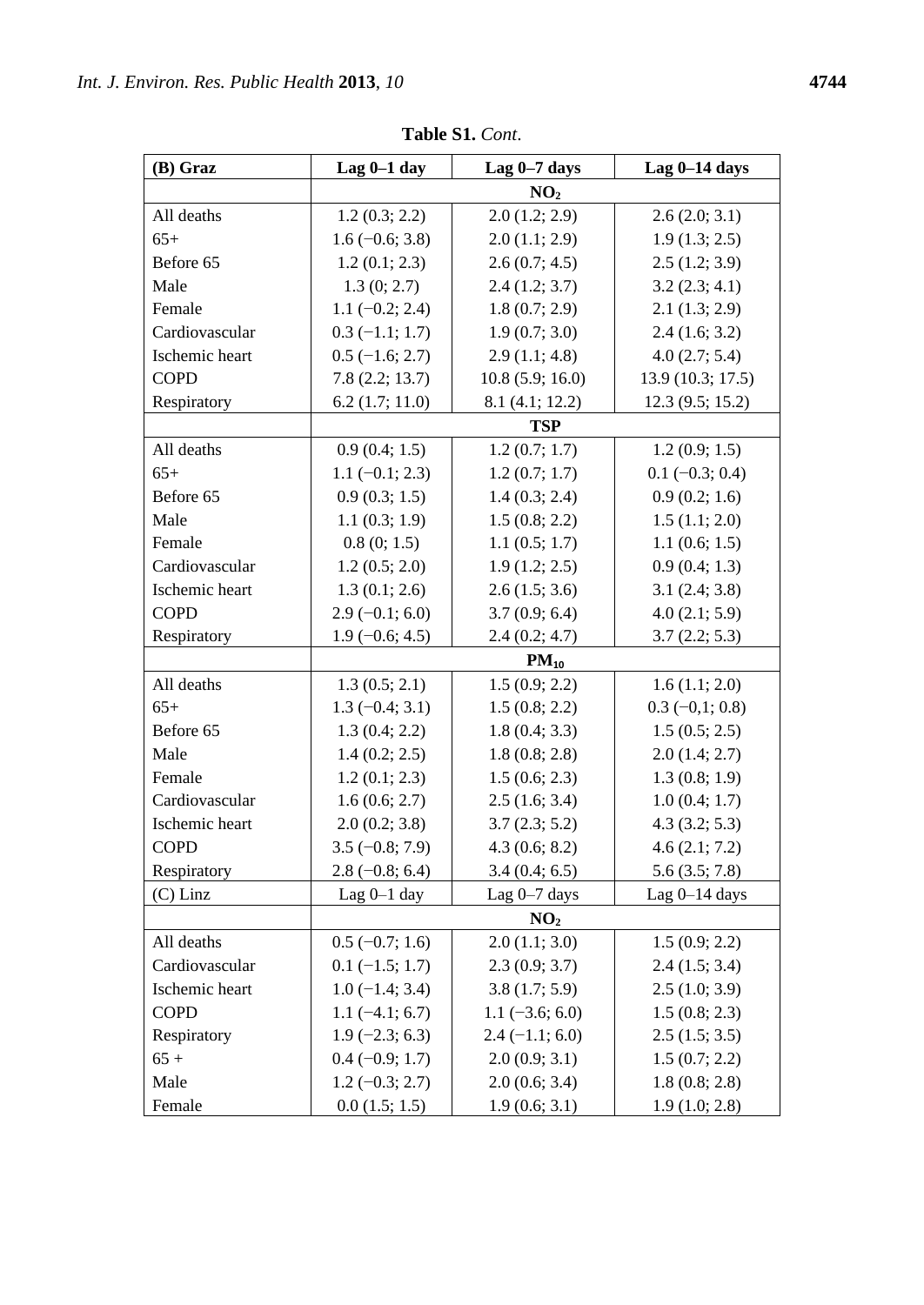|                |                   | PM <sub>2.5</sub> |                   |
|----------------|-------------------|-------------------|-------------------|
| All deaths     | $0.4 (-0.5; 1.3)$ | 0.8(0.1; 1.6)     | 1.2(0.7; 1.7)     |
| Cardiovascular | $0.5(-0.7; 5.9)$  | 1.8(0.7; 2.9)     | 3.3(2.5; 4.1)     |
| Ischemic heart | $0.6(-1.4; 2.6)$  | 2.1(0.4; 3.8)     | 2.0(0.9; 3.2)     |
| <b>COPD</b>    | $1.3(-2.9; 5.6)$  | $0.3$ (-3.5; 4.4) | 1.3(0.8; 1.9)     |
| Respiratory    | $2.5(-0.7; 5.9)$  | $2.1(-0.8; 5.0)$  | 3.6(2.8; 4.3)     |
| $65+$          | $0.7(-0.4; 1.7)$  | 1.2(0.3; 2.0)     | 1.4(0.9; 2.0)     |
| Male           | $0.4 (-0.8; 1.6)$ | $0.5$ (-0.6; 1.6) | 0.8(0.1; 1.6)     |
| Female         | $0.0 (-1.2; 1.2)$ | $0.6(-0.4; 1.7)$  | 0.7(0.0; 1.4)     |
|                |                   | $PM_{10}$         |                   |
| All deaths     | $0.2 (-0.3; 0.7)$ | 0.4(0.0; 0.9)     | 0.6(0.4; 0.9)     |
| Cardiovascular | $0.3(-0.4; 1.0)$  | 1.1(0.5; 1.7)     | 2.0(1.5; 2.4)     |
| Ischemic heart | $0.4 (-0.7; 1.5)$ | 1.3(0.4; 2.3)     | 1.3(0.7; 2.0)     |
| <b>COPD</b>    | $0.4 (-2.0; 2.8)$ | $0.0$ (-2.2; 2.2) | 0.8(0.5; 1.1)     |
| Respiratory    | $1.1(-0.8; 2.9)$  | $1.0(-0.6; 2.6)$  | 2.1(1.7; 2.5)     |
| $65+$          | $0.3(-0.3; 0.8)$  | 0.7(0.2; 1.1)     | 0.9(0.6; 1.2)     |
| Male           | $0.1 (-0.6; 0.8)$ | $0.2(-0.4; 0.8)$  | $0.3 (-0.1; 0.7)$ |
| Female         | $0.1 (-0.5; 0.8)$ | 0.6(0.0; 1.2)     | 0.7(0.4; 1.1)     |

**Table S1.** *Cont*.

**Figure S1.** Temporal patterns of air pollution effects in Graz. The title of each graph indicates: cause of death, pollutant (pm.calc. indicating that  $PM_{10}$  was calculated from TSP), pdl (indicating that those are PDL models), and 73/143 (7 and 14 days lags, 3rd degree polynomial). X axis: day, Y axis: change (in%) of daily number of deaths associated with 10 mg/m 3 increase.

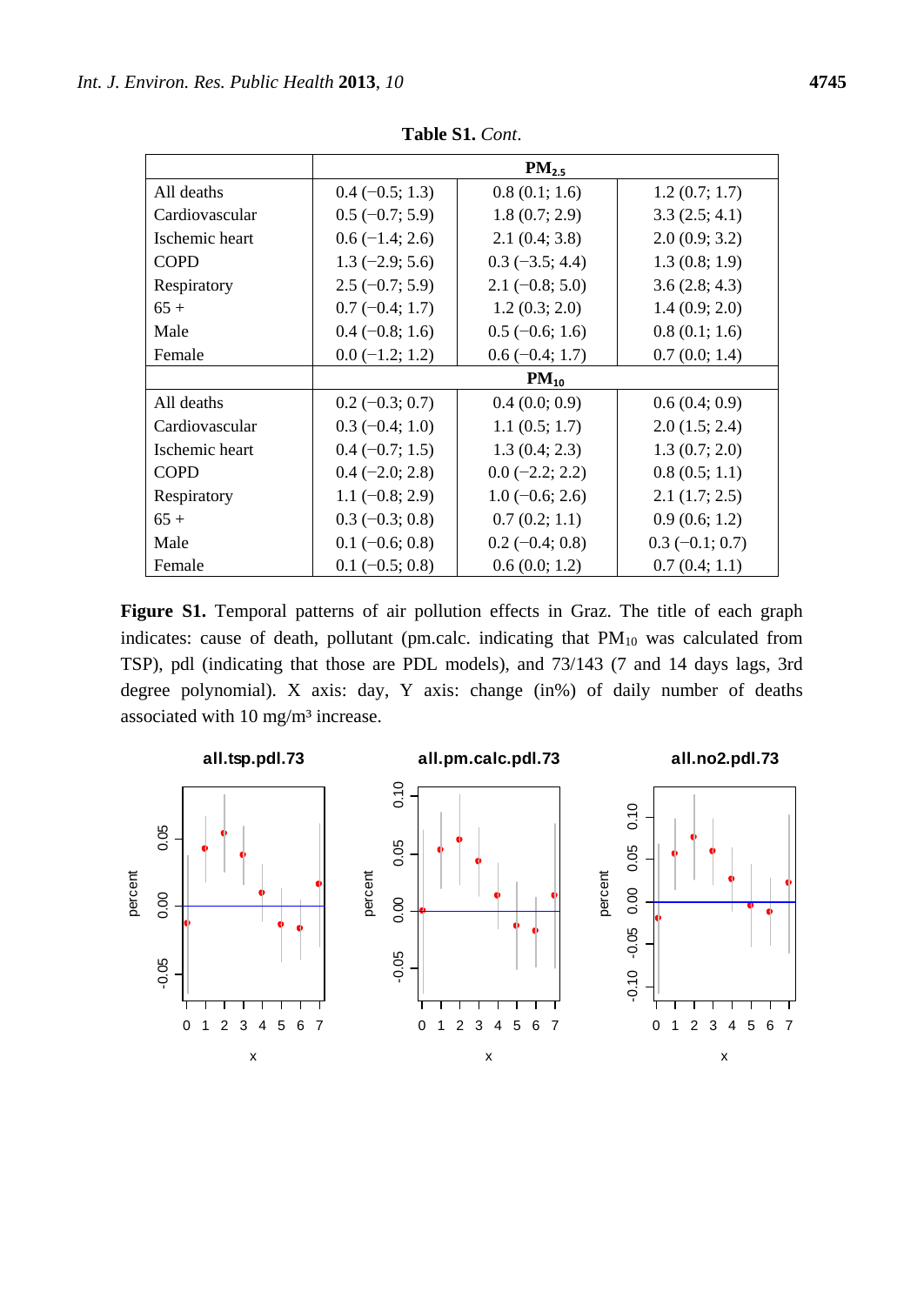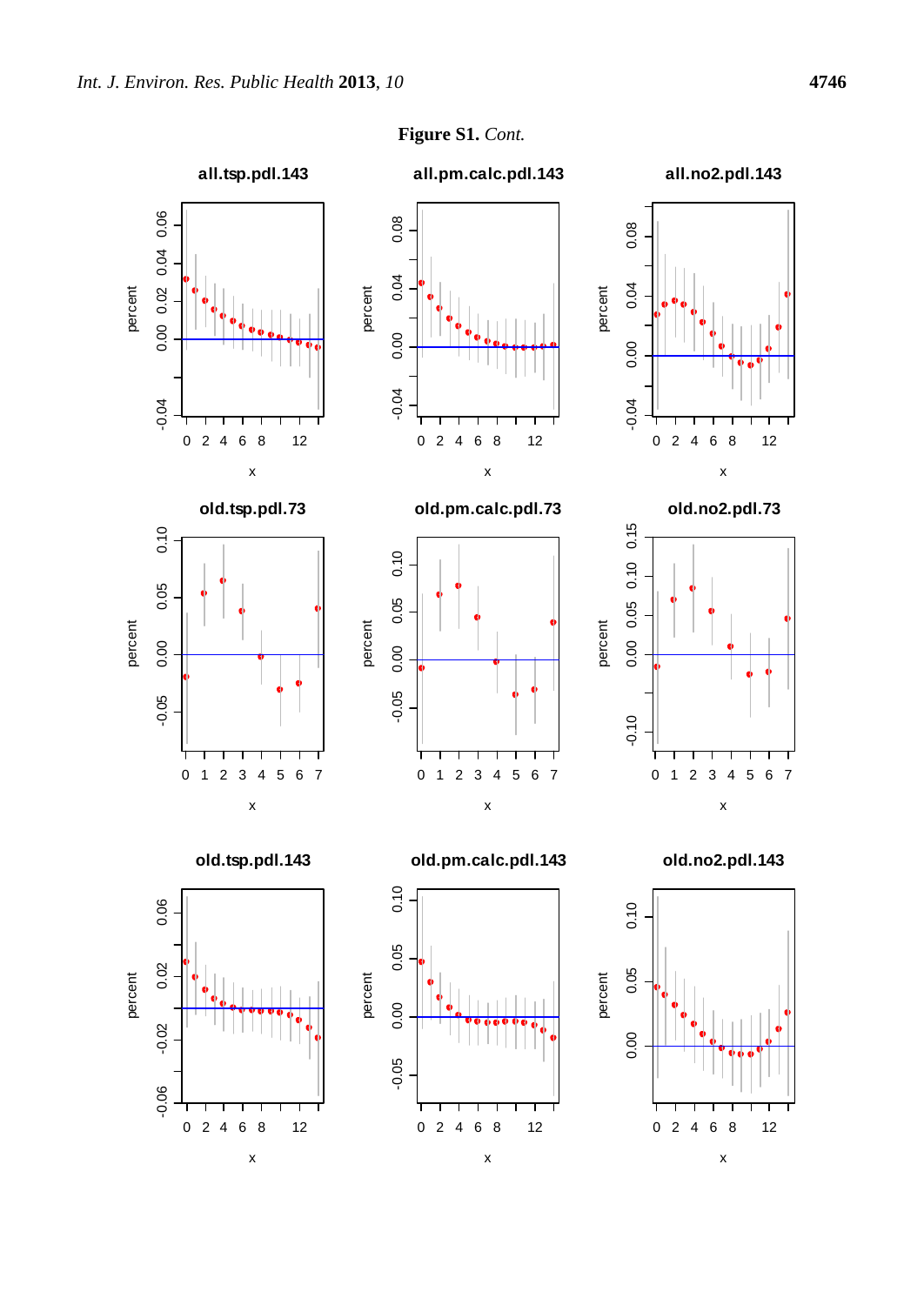

**Figure S1.** *Cont*.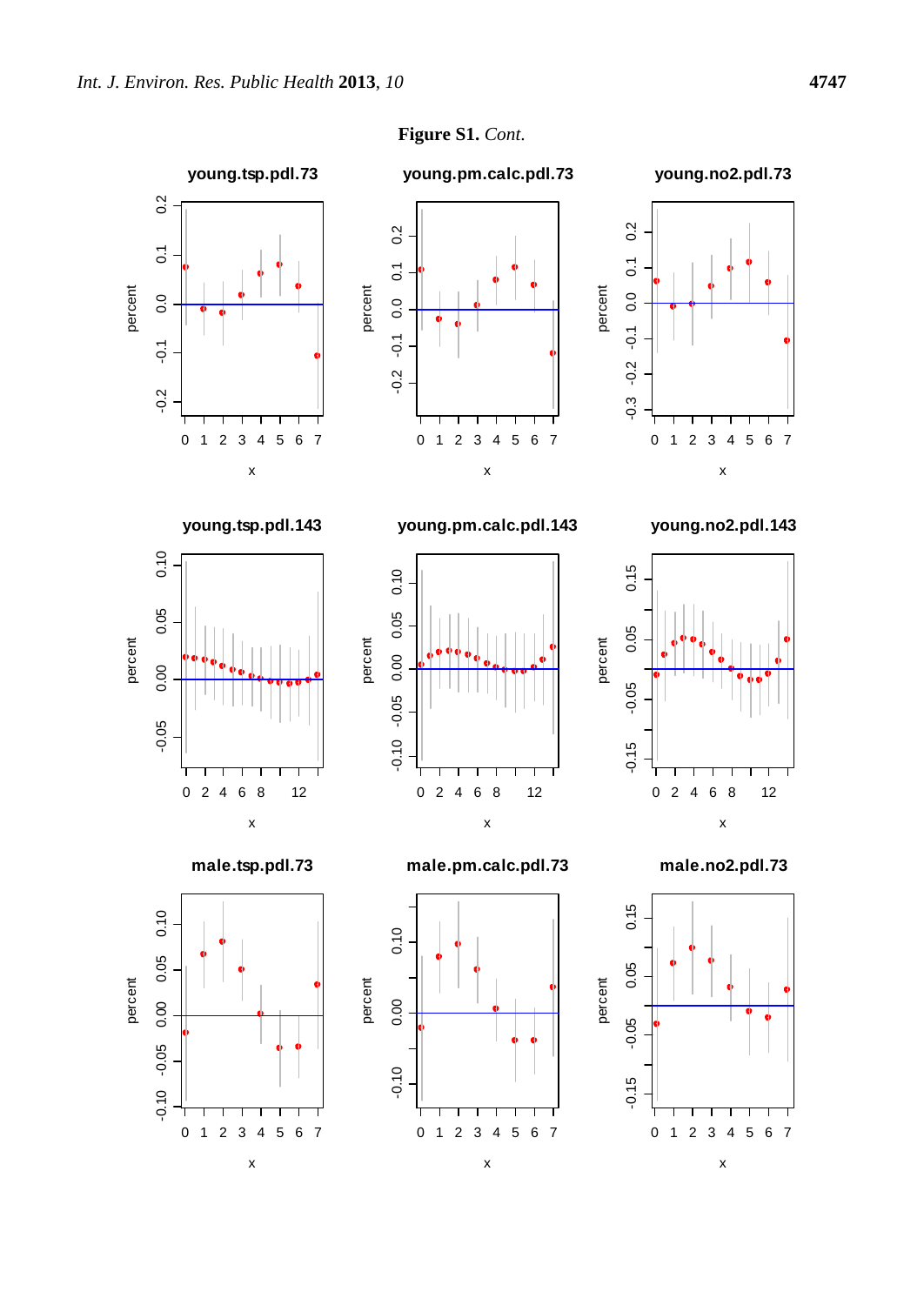

**Figure S1.** *Cont.*  $x^2$ ,  $y^2$ <br> $y^2$ <br> $y^2$ <br> $y^2$ <br> $y^2$ <br> $y^2$ <br> $y^2$ <br> $y^2$ <br> $y^2$ <br> $y^2$ <br> $y^2$ <br> $y^2$ <br> $y^2$ <br> $y^2$ <br> $y^2$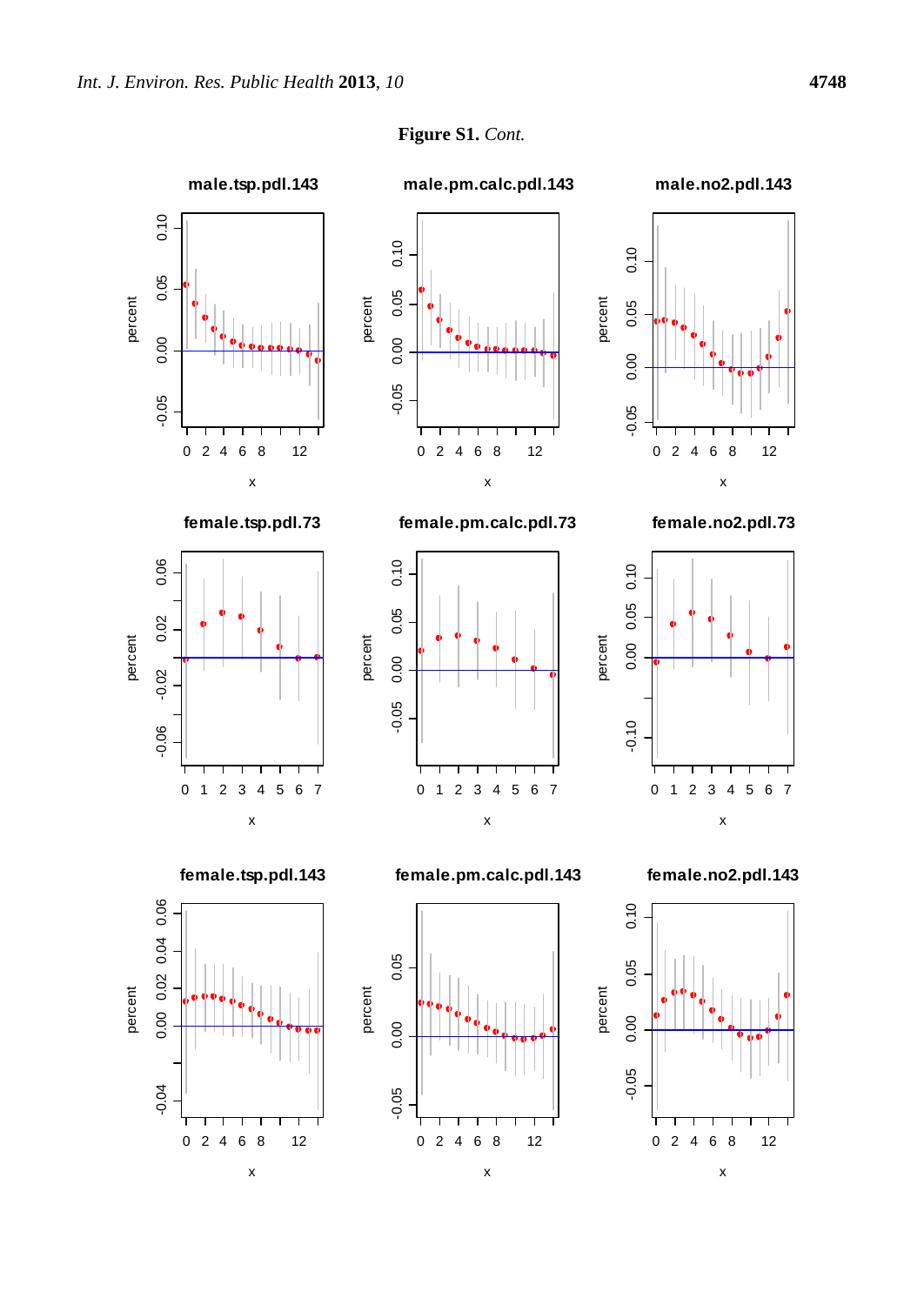

**Figure S1.** *Cont*.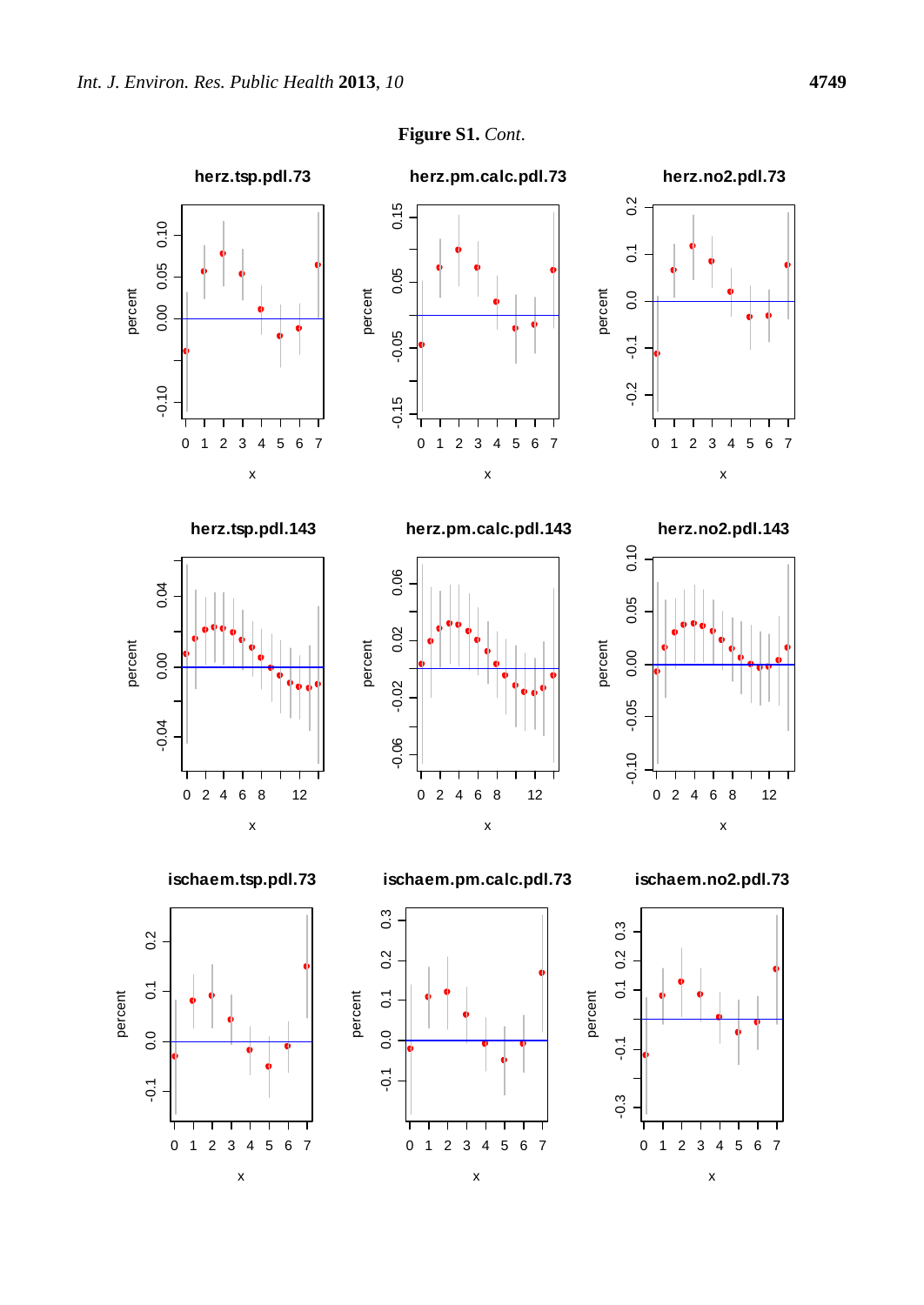